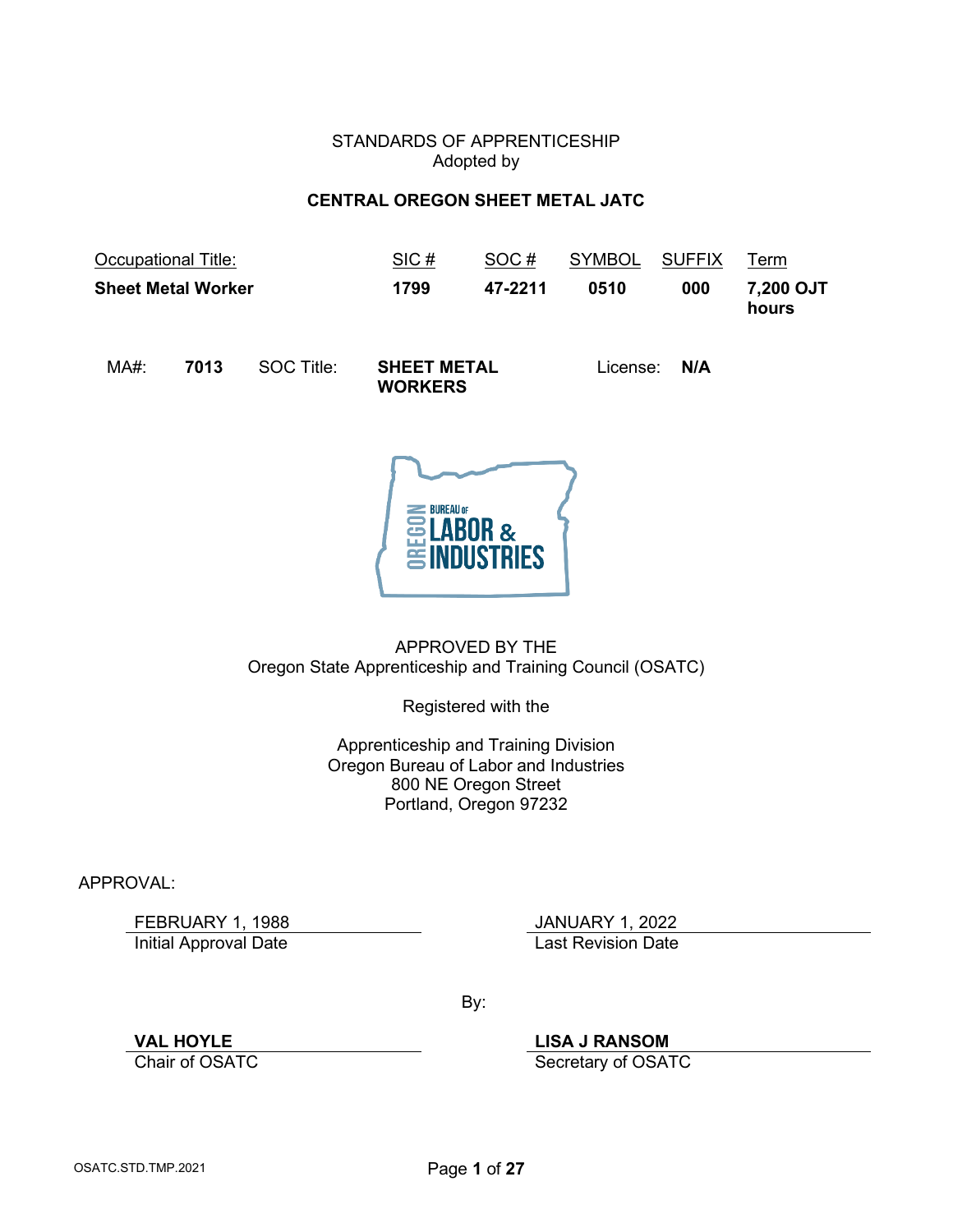# <span id="page-1-0"></span>**Contents**

| 1.        |                                                                          |  |
|-----------|--------------------------------------------------------------------------|--|
| 2.        |                                                                          |  |
| 3.        | OREGON PLAN for EQUAL EMPLOYMENT OPPORTUNITY IN APPRENTICESHIP (OAR 839- |  |
| A.        |                                                                          |  |
| <b>B.</b> |                                                                          |  |
|           |                                                                          |  |
| 4.        |                                                                          |  |
| 5.        |                                                                          |  |
| 6.        |                                                                          |  |
| 7.        |                                                                          |  |
| 8.        |                                                                          |  |
| 9.        |                                                                          |  |
|           |                                                                          |  |
|           |                                                                          |  |
|           |                                                                          |  |
| Е.        |                                                                          |  |
| Е.        |                                                                          |  |
| G.        |                                                                          |  |
| H.        |                                                                          |  |
|           |                                                                          |  |
|           |                                                                          |  |
|           |                                                                          |  |
|           |                                                                          |  |
|           |                                                                          |  |
|           |                                                                          |  |
|           |                                                                          |  |
|           |                                                                          |  |
|           |                                                                          |  |
|           |                                                                          |  |

# Notes:

Pressing the control (Ctrl) button while clicking on an item in the Contents will move to that area in the standards.

Appendices A - H contain information specific to this program.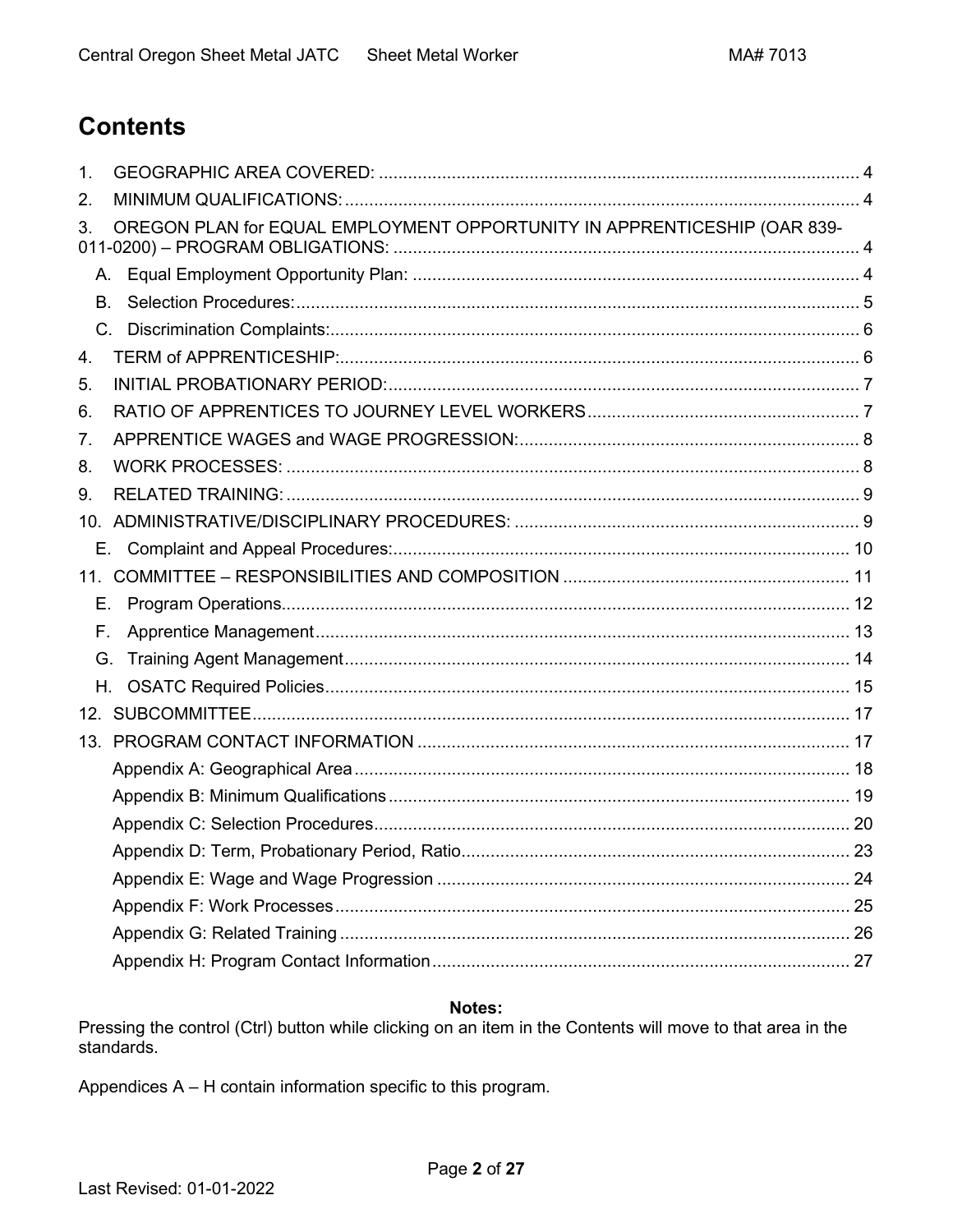## **Introduction – Apprenticeship Standards**

The Oregon State Apprenticeship and Training Council (OSATC) has the authority, under the direction of the Apprenticeship and Training Division, to develop, administer, and enforce apprenticeship program standards (Standards) for the operation and success of an apprenticeship or on-the-job training program in the State of Oregon. Apprenticeship programs and committees function to administer, exercise or relinquish authority only with the consent of the OSATC. Only apprentices registered with or recognized by the Oregon Bureau of Labor and Industries (BOLI), Apprenticeship and Training Division (ATD) will be recognized by the OSATC. Parties' signatory to these apprenticeship standards declare that their purpose and policy is to establish and sponsor an organized system of registered apprenticeship and training education.

These Standards are in conformity with and are to be used in conjunction with the Apprenticeship Rules, Chapter 839-011 OAR (Oregon Administrative Rules); Apprenticeship and Training Statutes, Chapter 660 ORS (Oregon Revised Statute); The National Apprenticeship Act, 29 U.S.C. (United States Code) 50; Apprenticeship Programs, Title 29 Part 29 CFR (Code of Federal Regulations); and Equal Employment Opportunity in Apprenticeship and Training, Title 29 Part 30 CFR which collectively govern the employment and training in apprenticeable occupations. They are part of the apprenticeship agreement and bind all signers to compliance with all provisions of registered apprenticeship.

If approved by the OSATC, such amendment(s) and such changes as adopted by the OSATC shall be binding to all parties on the first day of the month following such approval. Sponsors shall notify apprentices and training agents of changes as they are adopted by the OSATC. If and when any part of these Standards becomes illegal, as it pertains to federal and/or state law, that part and that part alone will become inoperative and null and void, and the Oregon Bureau of Labor and Industries (BOLI) may recommend language that will conform to applicable law for adoption by the OSATC. The remainder of the Standards will remain in full force and effect.

See ORS Chapter 660.010 & OAR 839-011-0070 for the definitions of terms used within these Standards.

**Notes:** The body of this document contains boilerplate language that applies to all registered apprenticeship programs in the State of Oregon. Boilerplate language may only be modified by the Oregon State Apprenticeship and Training Council.

Appendices A-H are specific to the individual standard and may be modified by the sponsor by submitting a revised standard for approval by the Oregon State Apprenticeship and Training Council or by the Apprenticeship and Training Division (ATD) with concurrence from OSATC where permitted by ORS 660 and OAR 839-011.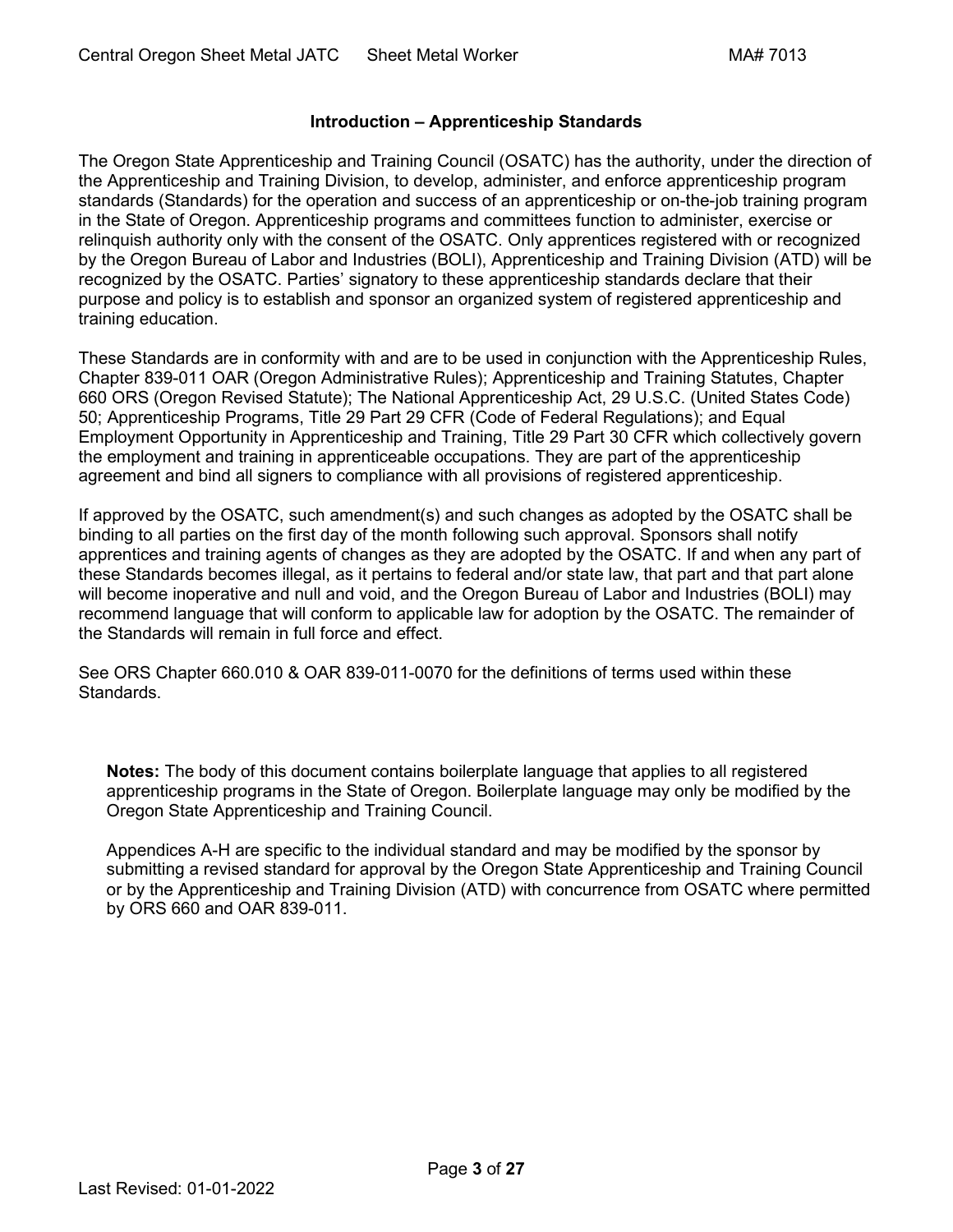# <span id="page-3-0"></span>1. **[GEOGRAPHIC AREA COVERED:](#page-1-0)**

These standards establish the apprenticeable occupation to be taught and designate the geographical area or areas in which the standards will apply. (ORS 660.126) The Sponsor shall have a plan to ensure that participating employers will provide work in all areas covered by the program standards (OAR 839- 011-0084). The Sponsor shall ensure compliance with the provisions for and of any Reciprocity Agreement recognized by the OSATC. (ORS 660.120 / OAR 839-011-0260)

#### **[The geographic area covered by these standards are](#page-17-0) located in Appendix A: Geographical**  [Area.](#page-17-0) [\(Ctrl + Click to follow link\)](#page-17-0)

# <span id="page-3-1"></span>2. **[MINIMUM QUALIFICATIONS:](#page-1-0)**

Minimum qualifications, including a minimum age of at least 16, must be clearly stated, comply with federal and state regulations, and be applied in a nondiscriminatory manner (ORS 660.126 (1b)). The Sponsor shall maintain documentation for all minimum qualifications for any apprentice who is registered.

**[Minimum Qualifications for this standard are located in Appendix B: Minimum Qualifications.](#page-18-0)** [\(Ctrl + Click to follow link\)](#page-18-0)

## <span id="page-3-2"></span>3. **[OREGON PLAN for EQUAL EMPLOYMENT OPPORTUNITY IN APPRENTICESHIP \(OAR 839-](#page-1-0) 011-0200) – [PROGRAM OBLIGATIONS:](#page-1-0)**

Standards must include the Oregon Equal Employment Opportunity in Apprenticeship and Training Pledge as specified in the Oregon Plan for Equal Employment Opportunity in Registered Apprenticeship Programs (OPEEO) Section 3(h)(i).

# EEO PLEDGE

**CENTRAL OREGON SHEET METAL JATC** shall not discriminate against apprenticeship applicants or apprentices based on race, color, religion, national origin, sex (including pregnancy and gender identity), sexual orientation, genetic information, or because they are an individual with a disability or a person 18 years old or older. **CENTRAL OREGON SHEET METAL JATC** shall take affirmative action to provide equal opportunity in apprenticeship and shall operate the apprenticeship program as required under these rules and Title 29 CFR, part 30.

Sponsors with five (5) or more apprentices must adopt an Equal Employment Opportunity Plan and Selection Procedures and submit the plan for OSATC approval. (OAR 839-011-0200 / OPEEO Sections 4 & 10).

- <span id="page-3-3"></span>A. EQUAL EMPLOYMENT OPPORTUNITY PLAN:
	- i. A Sponsor's commitment to equal opportunity in recruitment, selection, employment and training of apprentices shall include the adoption of a written affirmative action plan. (OAR 839-011-0200 / OPEEO section 8). Each Sponsor required under OPEEO section 4 to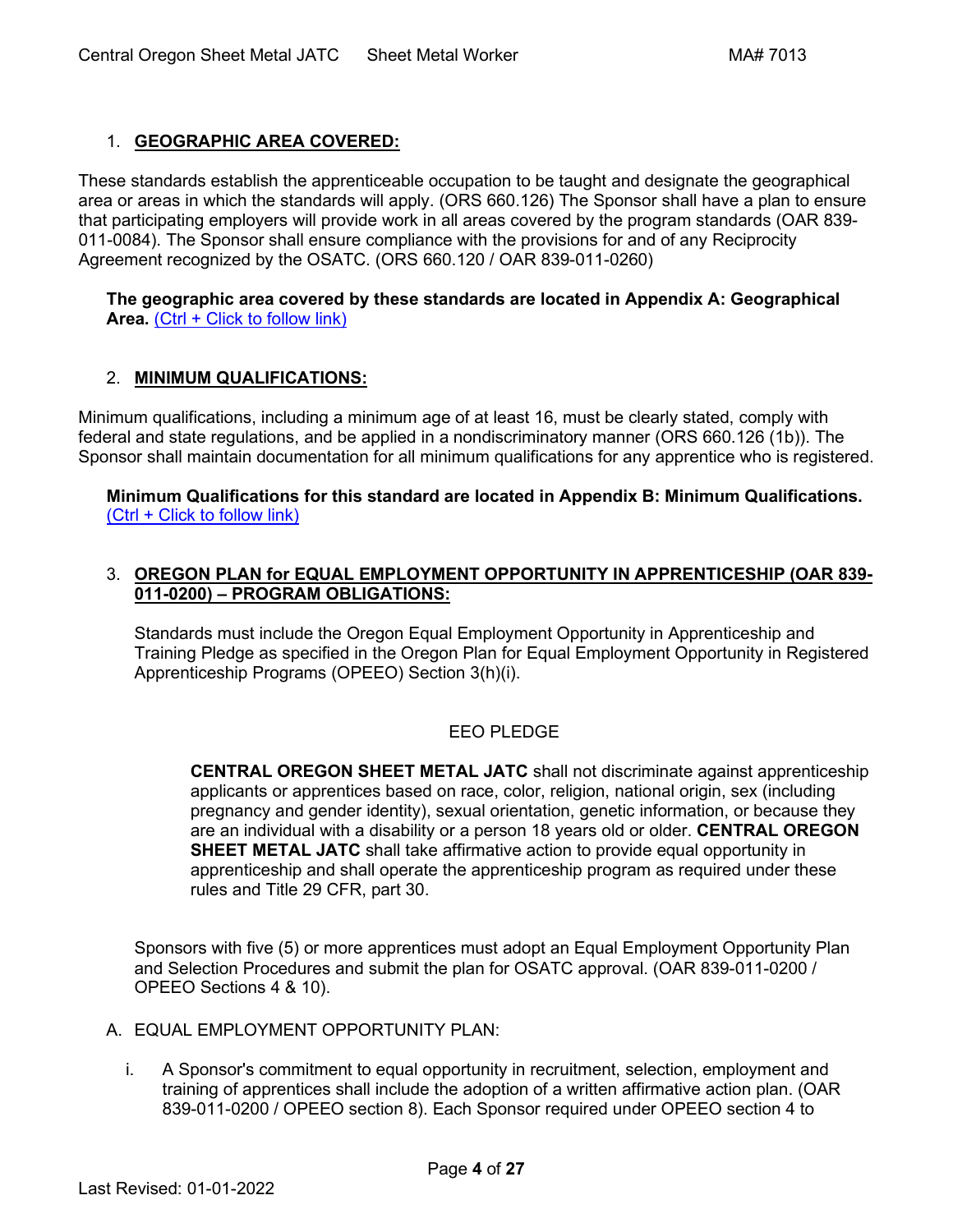develop and maintain an EEO program must retain both the written EEO plan and documentation of its component elements set forth in OPEEO sections 5, 6, 7, 8, 9, and 11.

- ii. In addition, the sponsor will set forth the specific steps that it will take under this plan, review and update the specific steps that it will take to implement the plan at least yearly and submit the updated steps to the Apprenticeship and Training Division (ATD) for review and approval. (OPEEO section 8)
- iii. Numerical utilization goals for the selection of minorities, females, and individuals with disabilities for apprenticeship shall be submitted to ATD at least every three (3) years and prior to the date that any previous goals expire. (OPEEO sections 6 & 7).
- iv. The sponsor hereby adopts the following activities, at a minimum, in order to generate an increase in applications for apprenticeship and improve retention of apprentices from the targeted groups and/or individuals with disabilities:
	- a. RECRUITMENT

Advertising openings for apprenticeship opportunities using methods and in locations that result in applications from candidates from the underutilized groups.

b. OUTREACH

Dissemination of information to organizations serving underutilized groups regarding the nature of apprenticeship.

Cooperation with local school boards and career technical education systems to develop and/or establish relationships with pre-apprenticeship programs targeting students from the underutilized groups to prepare them to meet the standards and criteria required to qualify for entry into apprenticeship programs.

Establishment of formal agreements or partnerships enlisting the assistance and support of pre-apprenticeship programs, community-based organizations, advocacy organizations, or other appropriate organizations, in recruiting qualified individuals for apprenticeship.

c. RETENTION:

Practices to retain targeted populations and maintain working and learning environments which supports current apprentices to remain with the program.

# <span id="page-4-0"></span>B. SELECTION PROCEDURES:

Sponsors with five (5) or more apprentices must adopt a selection procedure and apply it uniformly to all applicants regardless of race, color, religion, national origin, sex, sexual orientation, age (18 or older), genetic information, and disability. (ORS 660.137 (3) / OPEEO section 10).

**[Selection Procedures for this program are located in Appendix C: Selection Procedures.](#page-19-0)** [\(Ctrl + Click to follow link\)](#page-19-0)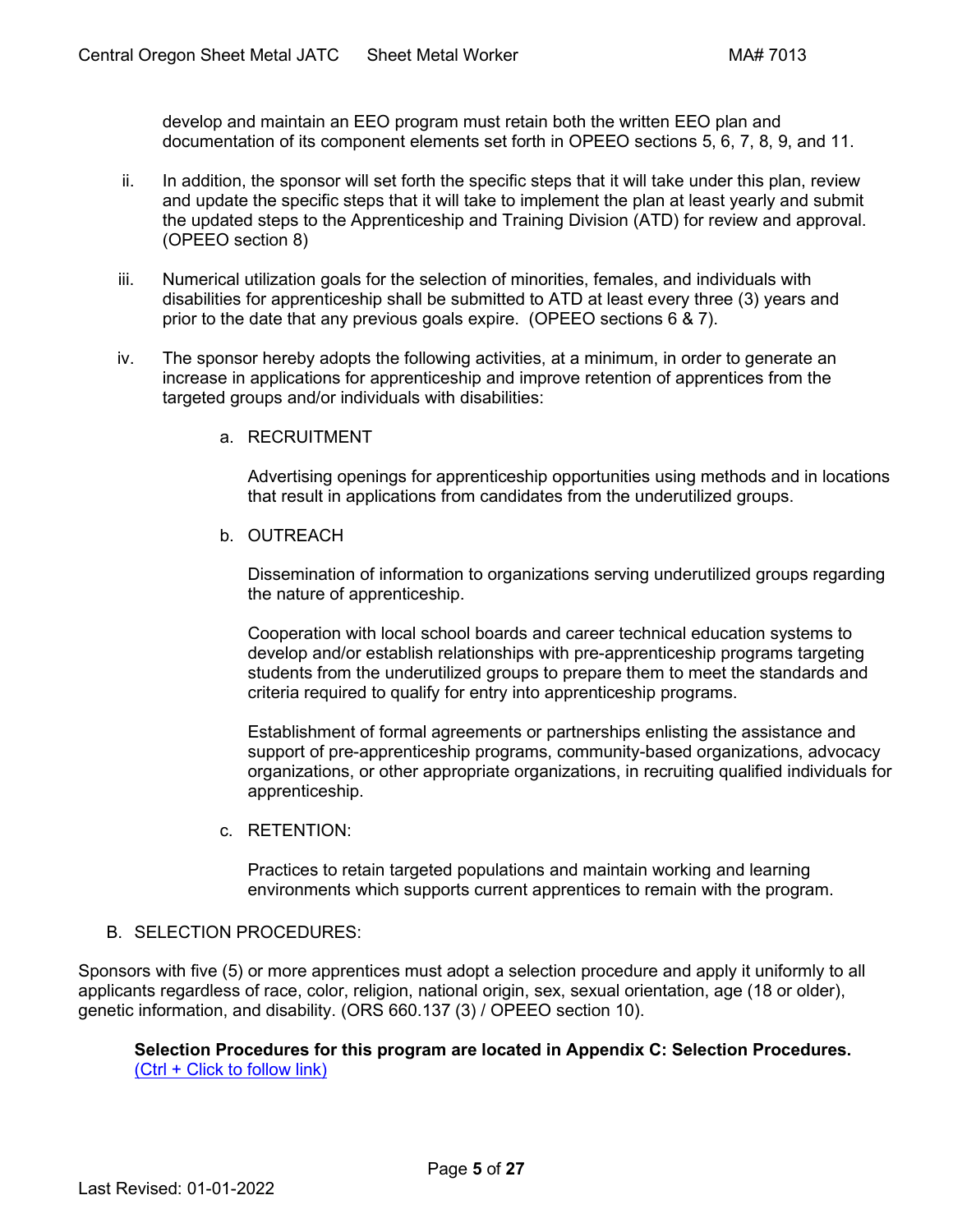- <span id="page-5-0"></span>C. DISCRIMINATION COMPLAINTS:
	- i. Any apprentice or applicant for apprenticeship who believes they have been discriminated against with regards to apprenticeship by the committee may file a complaint. (OAR 839-011- 0200 / OPEEO Section 14)
	- ii. The basis of the complaint may be:
		- a. Discrimination on the basis of race, sex, color, religion, national origin, age, disability or as otherwise specified by law by a sponsor or a sponsor's program
		- b. The equal employment opportunity plan has not been followed; or
		- c. The Sponsor's equal employment opportunity plan does not comply with the requirements of the Oregon Equal Employment Opportunity in Apprenticeship Plan.
	- iii. Generally, a complaint must be filed within three hundred (300) days of the alleged discrimination or specified failure to follow the equal opportunity standards. However, for good cause shown, the Registration Agency may extend the filing time.
	- iv. The written complaint must include the name, address and telephone number of the person allegedly discriminated against, the sponsor involved and a description of the circumstances of the complaint, a short description of the events that took place, and the complainant's signature.
	- v. For complaints dealing with program operations see section 10 (Administrative Disciplinary Procedures) of this standard.

# <span id="page-5-1"></span>4. **[TERM of APPRENTICESHIP:](#page-1-0)**

- A. The term of apprenticeship, which for an individual apprentice may be measured either through the completion of the industry standard for on-the-job learning (at least 2,000 hours in the timebased approach), the attainment of competency (competency-based approach), or a blend of the time-based and competency-based approaches (hybrid approach).
- B. The time-based approach measures skill acquisition through the individual apprentice's completion of at least 2,000 hours of on-the-job learning as described in a work process schedule.
	- i. The term of apprenticeship for a time-based approach must be stated in hours unless otherwise required by a collective bargaining agreement, civil service or other governing regulation. (ORS 660.126)
- C. The competency-based approach measures skill acquisition through the individual apprentice's successful demonstration of acquired skills and knowledge, as verified by the program sponsor. Programs utilizing this approach must still require apprentices to complete an on-the-job learning component of Registered Apprenticeship. The program standards must address how on-the-job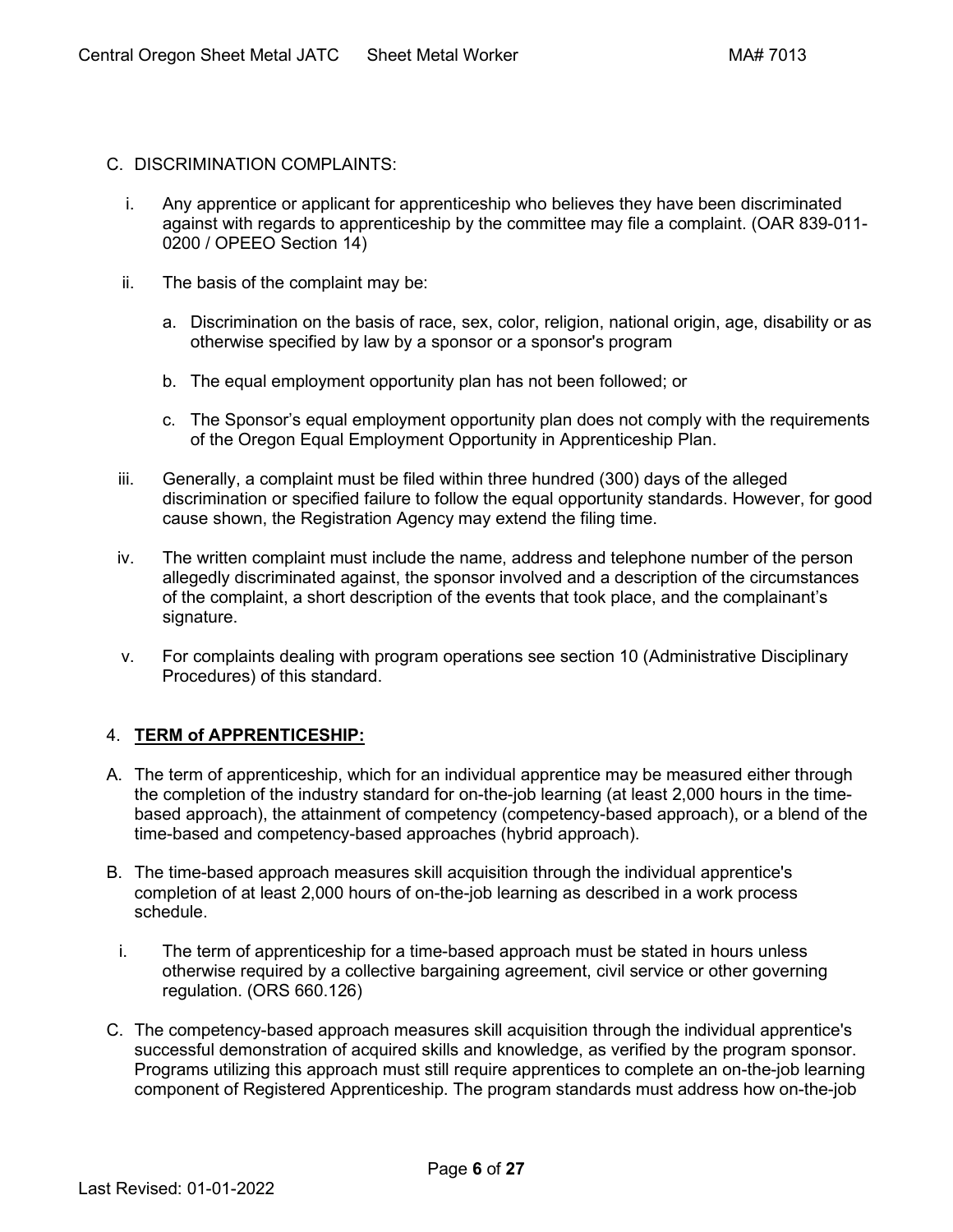learning will be integrated into the program, describe competencies, and identify an appropriate means of testing and evaluation for such competencies.

- D. The hybrid approach measures the individual apprentice's skill acquisition through a combination of specified minimum number of hours of on-the-job learning and the successful demonstration of competency as described in a work process schedule. (Title 29 Part 29(5)(b)(2) CFR) OAR 839- 011-0084(A)(B)(C))
- E. When the apprentice is granted advanced standing, the employer must pay the apprentice at the appropriate wage per the wage progression schedule specified in these standards or higher. (ORS 660.142)

NOTE: In licensed occupations the apprentice must complete the minimum hours of documented legal experience.

**[The term of apprenticeship for this program is located in Appendix D: Term, Probationary](#page-22-0)  [Period, Ratio.](#page-22-0)** [\(Ctrl + Click to follow link\)](#page-22-0)

# <span id="page-6-0"></span>5. **[INITIAL PROBATIONARY PERIOD:](#page-1-0)**

- A. All apprentices are subject to an initial probationary period, stated in hours of employment, beginning on the effective date of the apprentice's current registration into the program. During this time, the apprentice's appeal rights are restricted, and the Sponsor may terminate an apprenticeship agreement without cause. (ORS 660.126 (1g))
- B. The initial probationary period must be reasonable in relationship to the full term of the apprenticeship unless otherwise required by Civil Service, Collective Bargaining Agreement (CBA) or law. It cannot exceed one year (12 months) or 25 percent of the length of the program, whichever is shorter. (ORS 660.126 (1g))
- C. During the initial probationary period either party to the agreement may terminate the apprenticeship agreement upon written notice to the Apprenticeship and Training Division of the Oregon Bureau of Labor and Industries. (ORS 660.126 (1g) & ORS 660.060 (6))
- D. Full appeal rights are available to apprentices who have completed the initial probationary period. After the probationary period the Sponsor may only suspend, cancel or terminate the apprenticeship agreement for good cause, with prior written notice to the apprentice, and with written notice to the apprentice and to the Apprenticeship and Training Division of the Bureau of Labor and Industries of the final action taken by the committee. (ORS 660.060 (6) & (7) and section 10 of this standard)

**[The probationary period for this program is located in Appendix D: Term, Probationary](#page-22-0)  [Period, Ratio.](#page-22-0)** [\(Ctrl + Click to follow link\)](#page-22-0)

# <span id="page-6-1"></span>6. **[RATIO OF APPRENTICES TO JOURNEY LEVEL WORKERS](#page-1-0)**

A. There shall be a maximum numeric ratio of apprentices to journey-level workers consistent with proper supervision, training, safety and continuity of employment. (ORS 660.126 (1f))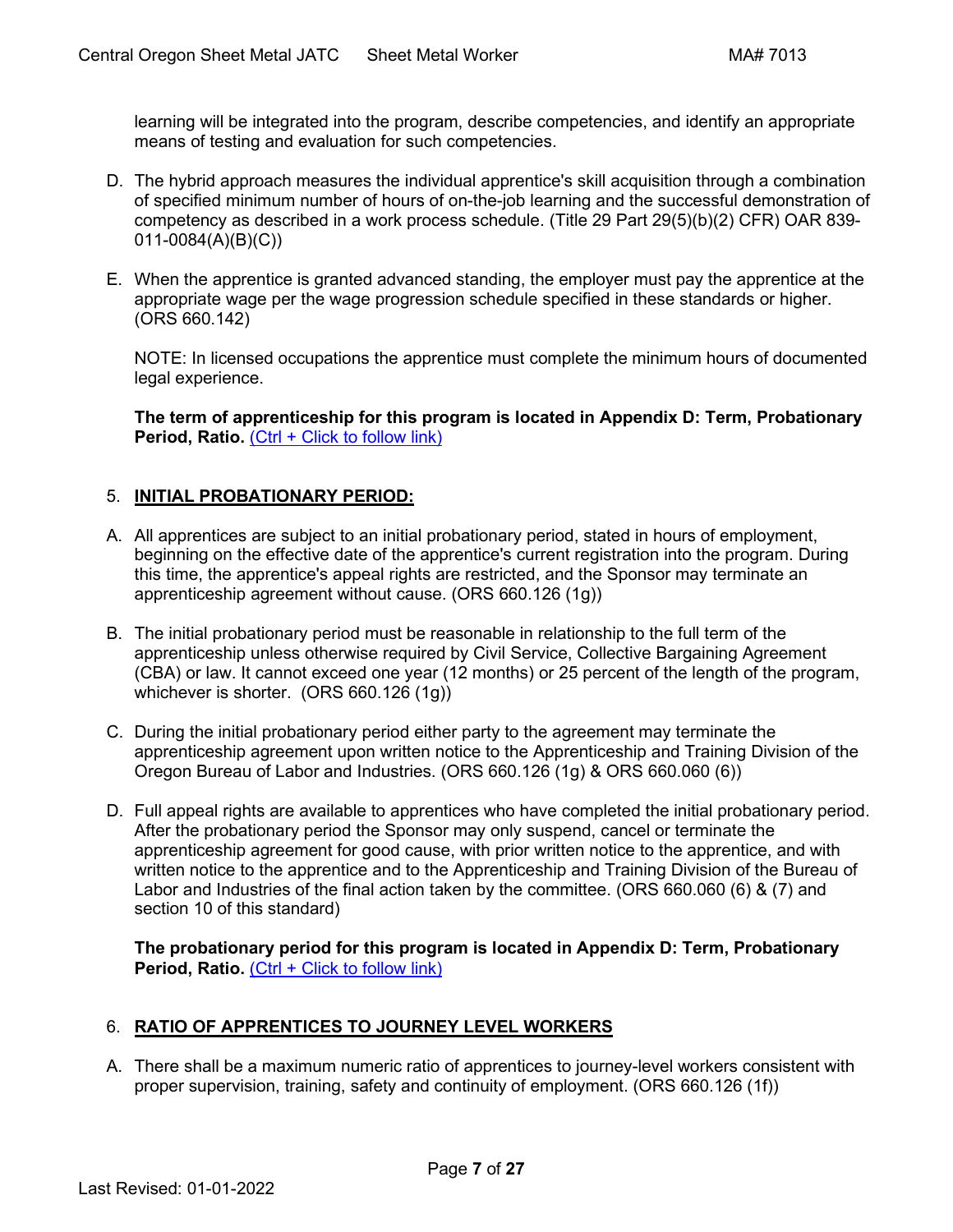- B. The ratio shall be specifically and clearly stated as to its application to the job site, workforce, department, shift, plant or combination therein. (ORS 660.126 (1f))
- C. To ensure safety and training in all phases of the work, the Sponsor and its Training Agents shall ensure that apprentices are under the supervision of competent and qualified journey-level workers on the job who are responsible for the work being performed. (ORS 660.126 (1f), ORS 660.137 (5), OAR 839-011-0143)

**[The ratio of apprentices to journey level workers for this program is located in Appendix](#page-22-0)  [D: Term, Probationary Period, Ratio.](#page-22-0) [\(Ctrl + Click to follow link\)](#page-22-0)** 

# <span id="page-7-0"></span>7. **[APPRENTICE WAGES and WAGE PROGRESSION:](#page-1-0)**

- A. The apprentice shall be paid according to a progressively increasing schedule of wage based on specified percentages of the average journey-level wage consistent with skills acquired. (ORS 660.126 (1h), OAR 839-011-0082(6a), OAR 839-011-0093, & OAR 839-011-0310)
- B. Wage progressions shall be indicated in hourly or monthly periods (the registration agency recommends the use of hour periods) set by the Sponsor. (ORS 660.126 (1h))
- C. The entry wage listed in this standard shall not be less than the federal or state minimum wage rate for the region covered by the geographical jurisdiction by that standard, whichever is higher.  $(ORS 660.142 (4))$
- D. The wage listed in this standard at all periods establishes a minimum, but a higher wage shall be paid if it is required by other applicable federal law, state law, respective regulations, or by a collective bargaining agreement. (ORS 660.126 (1h), ORS 660.137 (6), ORS 660.142 & OAR 839-011-310 (3)
- E. The sponsor must re-determine the average journey-level wage at least annually and submit the new average journey wage to the Director of the Apprenticeship and Training Division with a statement explaining how such determination was made and the effective date of the new average journey wage. (ORS 660.137 (6))
- F. Upon receipt of a committee's determination of its current journey worker hourly wage rate, the Director, the Division shall notify all training agents and apprentices of the new wage. (ORS 660.142 (2))

**[The average wage and wage progression for this apprenticeship standard are located in](#page-23-0)  [Appendix E: Wage and Wage Progression.](#page-23-0)** [\(Ctrl + Click to follow link\)](#page-23-0)

# <span id="page-7-1"></span>8. **[WORK PROCESSES:](#page-1-0)**

- A. The Sponsor shall provide the necessary instruction and experience for apprentices to become journey-level workers versed in the theory and practice of the occupation. (ORS 660.137 / OAR 839-011-0270(1b))
- B. The Sponsor shall require the approximate hours listed in the standard's Work Processes as closely as conditions will permit for every apprentice. A Sponsor unable to provide an apprentice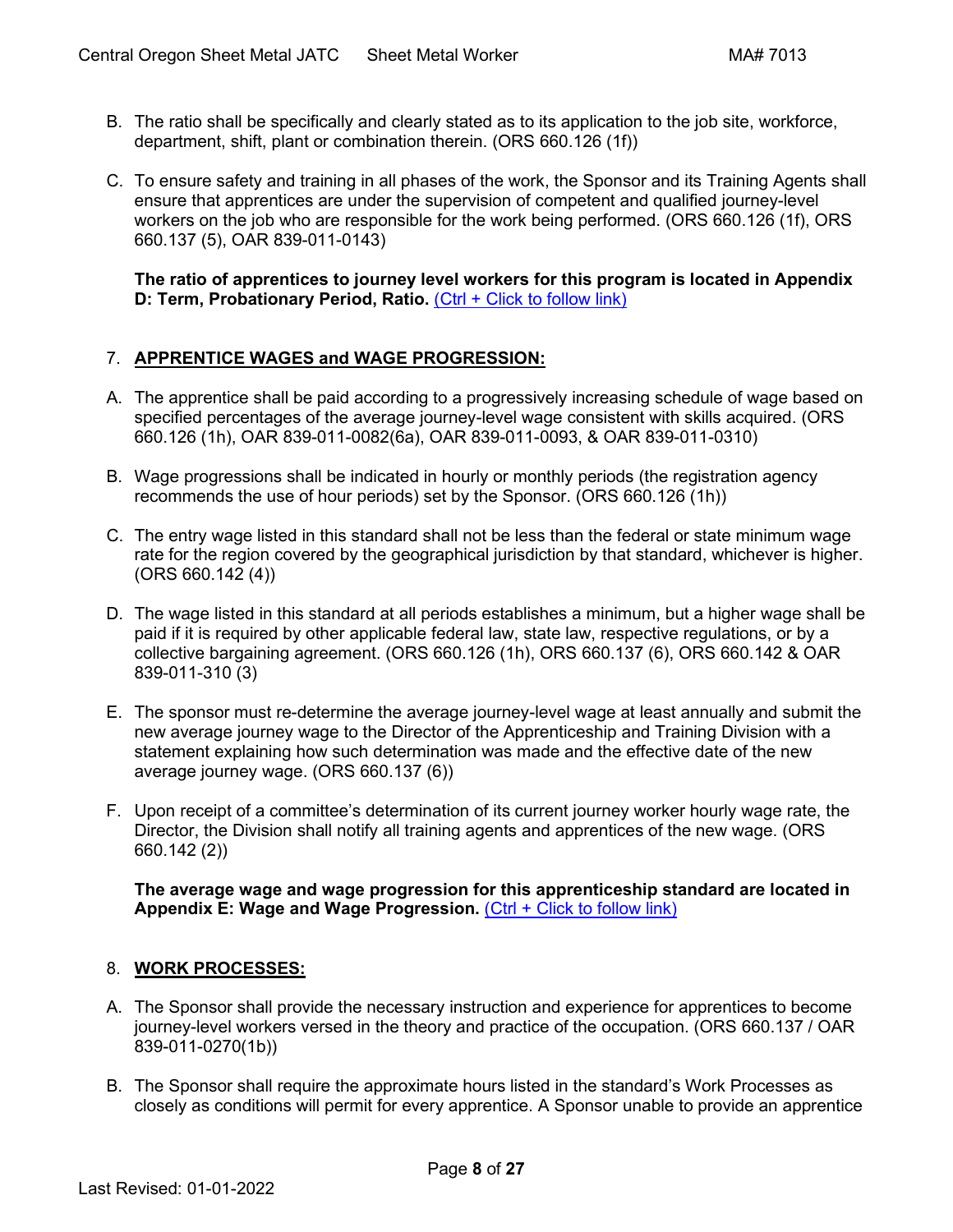with work experience equaling at least 50% of the hours listed in any of the work processes must provide and document additional related training to compensate for the lack of on-the-job training. (ORS 660.126 (1e), OAR 839-011-0084(3b), and OAR 839-011-0265(1))

NOTE: In licensed occupations apprentices must complete the minimum required total hours prior to being referred to the license examination. (OAR 839-011-0265(2))

**[Work processes for this program are located in Appendix F: Work Processes.](#page-24-0)** [\(Ctrl + Click](#page-24-0)  [to follow link\)](#page-24-0)

# <span id="page-8-0"></span>9. **RELATED [TRAINING:](#page-1-0)**

- A. The apprentice must attend related/supplemental instruction for at least 144 hours per year unless otherwise stated in this standard. Time spent in related/supplemental instruction will not be considered as hours of work, and the apprentice is not required to be paid for time so spent except where the training agent states by policy or CBA whether and under what circumstances an apprentice is entitled to be financially compensated for attending related instruction. (ORS 660.126 (1e), ORS 660.157, OAR 839-011-0084, and OAR 839-011-0088(1b))
- B. The Committee must provide for instruction of the apprentice during the related/supplemental instruction in safe and healthful work practices in compliance with the Oregon OSHA regulations and applicable federal and/or state regulations. (ORS 660.137 / OAR 839-011-0082 (6a), OAR 839-011-0084, & OAR 839-011-0310)
- C. In case of failure on the part of any apprentice to fulfill the related instruction obligation, the sponsor has the authority to withhold the apprentice's periodic wage advancement; or with a reasonable opportunity to remedy deficiencies, suspend, or cancel the Apprenticeship Agreement. (ORS 660.137 (4))
- D. Clock hours of actual attendance by the apprentice in related/supplemental instruction classes at the community college, training trust or other approved training provider shall be documented and tracked by the Committee. (ORS 660.137 (2a))
- E. Related instruction activities must be at the direction of a qualified instructor. (ORS 660.120 (3), ORS 660.157 (5), ORS 660.160, OAR 839-011-0084 (3f))

The Sponsor must identify the methods of related/supplemental training must consist of one or more of the following: (ORS 660.120 (3), ORS 660.157, OAR 839-011-0084 (3f)).

A minimum number of 144 hours per year are required unless the program has received a waiver from the Oregon State Apprenticeship and Training Council. (ORS 660.157(2))

**[A summary of related training topics,](#page-25-0) hours, and methods are located in Appendix [G: Related Training.](#page-25-0)** [\(Ctrl + Click to follow link\)](#page-25-0)

#### <span id="page-8-1"></span>10. **[ADMINISTRATIVE/DISCIPLINARY PROCEDURES:](#page-1-0)**

A. The Sponsor shall administer its program in conformity with its approved standards, with the provisions of ORS 660.002 to 660.210, and with the rules and policies of the council and the division. The Sponsor shall establish policies to meet these requirements and list them in this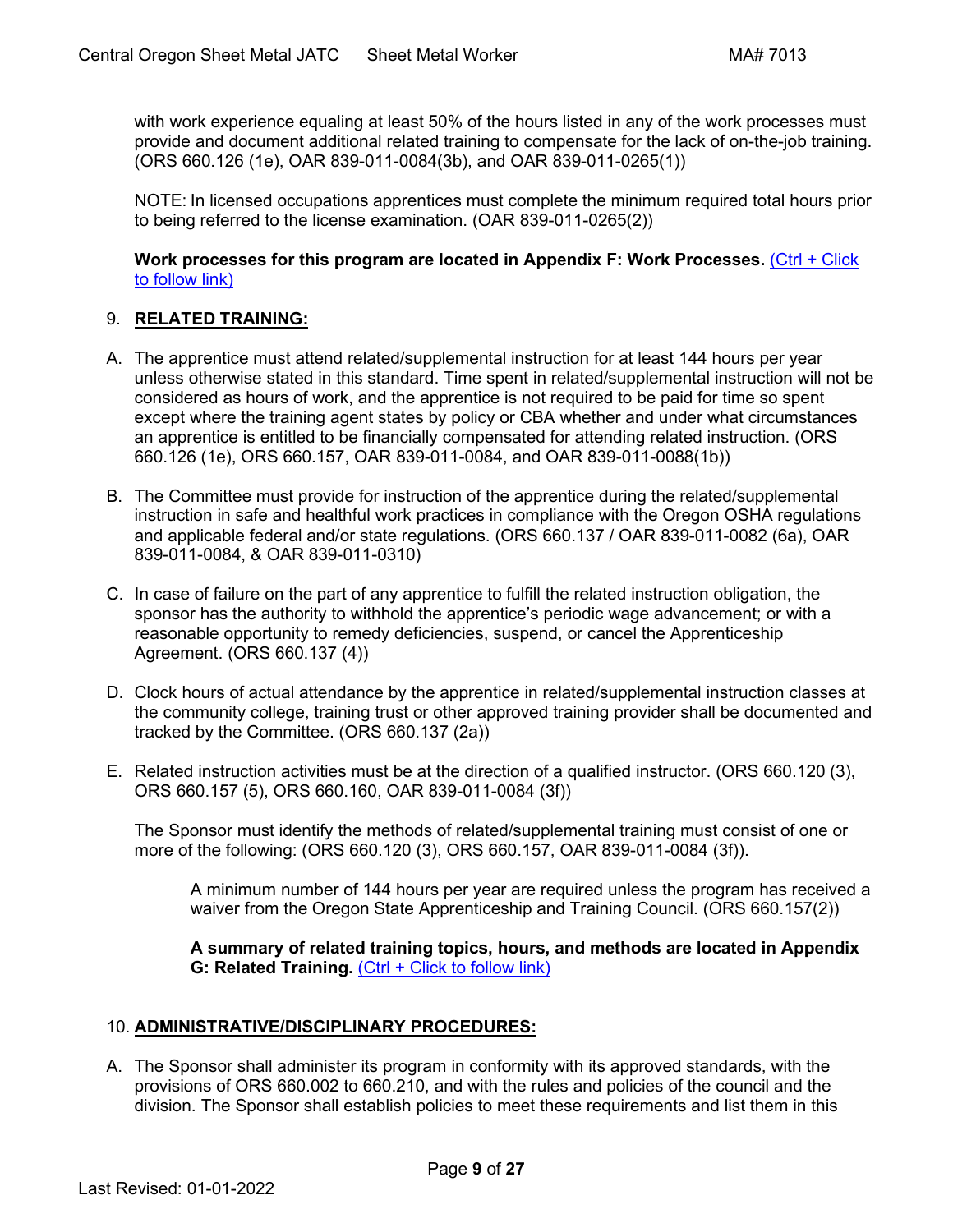section. The Sponsor shall maintain a separate document for the procedures it will utilize to implement its policies. (ORS 660.137 (2) and OAR 839-011-0073)

- B. The committee may include provisions for committee-imposed "disciplinary probation," which is a time assessed when the apprentice's progress is not satisfactory; a "disciplinary probation" may only be used to provide an opportunity for the apprentice to correct deficiencies and cannot affect the apprentice's appeal rights after the initial probation is completed. (ORS 660.137 (4))
- C. During disciplinary probation the committee may withhold periodic wage advancements, suspend or cancel the apprenticeship agreement, or take other disciplinary action. (ORS 660.137 (4))
- D. The apprentice has the right to file an appeal of the committee's disciplinary action with the Director of the Apprenticeship and Training Division. (ORS 660.120, OAR 839-011-0090 and OAR 839-011-0093)
- <span id="page-9-0"></span>E. Complaint and Appeal Procedures:
	- i. Each committee shall adopt and submit complaint review procedures for Division approval. (OAR 839-011-0084 (3g))
	- ii. All approved committees are expected to administer the program's approved complaint review process in a fair and consistent manner. (ORS 660.120, ORS 660.060 & OPEEO Section 14)
	- iii. Complaints that involve matters covered by a collective bargaining agreement are not subject to the complaint review procedures in this section. (ORS 660.126 (2))
	- iv. After the initial probationary period the apprenticeship agreement may be canceled by a written request from the apprentice. (ORS 660.126 (1g) ORS 660.060 (7))
	- v. After the initial probationary period the committee may only suspend, cancel or terminate the apprentice agreement for good cause, which includes but is not limited to: failure to report to work, nonattendance at related instruction, failure to submit work progress reports and lack of response to committee citations. (ORS 660.060 (7))
		- a. Due notice and a reasonable opportunity for correction must be provided to the apprentice.
		- b. Upon suspension a written notice must be provided to the apprentice and to the Apprenticeship and Training Division.
		- c. Upon cancellation a written notice must be provided to the apprentice and to the Apprenticeship and Training Division.
- vi. Each committee shall utilize the following procedures and timelines for disciplinary action (cancellation or termination). Committees may adopt and submit alternate complaint procedures, for Division review and approval, providing the procedures are reasonably expected to offer equal protection to the apprentice. (ORS 660.137, OAR 839-011-0175)
	- a. At least 22 days prior to potential disciplinary action by a committee (OAR 839-011-0175):
		- The committee must notify the apprentice in writing of alleged reason for the proposed disciplinary action and potential action to be taken if the allegation is substantiated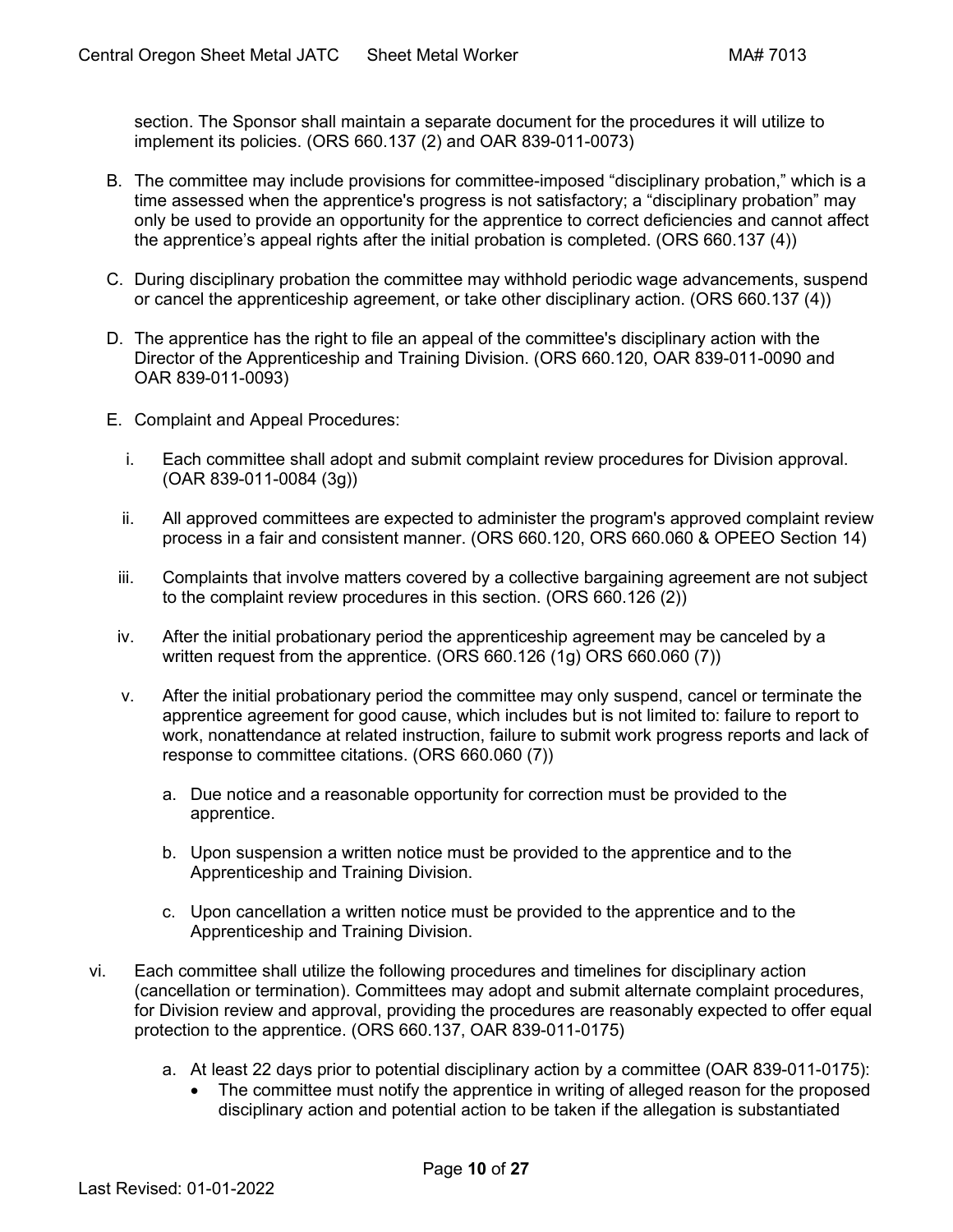- The decisions are effective immediately upon committee action
- The committee will send written reason(s) for such action to the apprentice by registered or certified mail and will include the appeal rights of the apprentice.
- b. Within 30 days of receipt of committee decision the apprentice may request reconsideration of the action taken by the committee
	- The apprentice's request for the local committee to reconsider their disciplinary action must be submitted in writing and must include the reason(s) the apprentice believes the committee should reconsider the disciplinary action.
- vii. Within 30 days of apprentice's request for reconsideration
	- The local committee must provide written notification of their final decision including the appeal rights of the apprentice if the committee upholds its decision on the disciplinary action
- viii. If the apprentice chooses to pursue the complaint further
	- a. Within 30 days of notification of the committee's final action
		- The apprentice must submit the complaint describing in writing the issues associated with the disciplinary action to the Director of the Apprenticeship and Training Division
		- The apprentice must describe the controversy and provide any backup information
		- The apprentice must also provide this information to the local committee/organization
	- b. Within 60 working days the Director of the Apprenticeship and Training Division will complete a review of the record
		- If no settlement is agreed upon during review, the Director must issue a non-binding written decision resolving the controversy.
- ix. If the apprentice or local committee disputes the Director's decision
	- a. Within 30 days of Director's decision the dissenting party must submit a request for the OSATC to hear its case
		- Request must be in writing
		- Must specify reasons supporting the request
		- Request and supporting documents must be given to all parties
		- OSATC Rules and Policy Sub-Committee conducts hearing within 45 days and reports its findings to the next regular quarterly meeting of the OSATC
		- The OSATC renders a decision based on the sub-committee's report.
	- b. Within 30 days of the OSATC meeting
		- The Secretary of the OSATC issues the decision in writing.

# <span id="page-10-0"></span>11. **COMMITTEE – [RESPONSIBILITIES AND COMPOSITION](#page-1-0)**

The following is an overview of the requirements associated with administering an apprenticeship committee and/or program. These provisions are to be used in conjunction with the corresponding ORS and/or OAR.

A. The committee is the policymaking and administrative body responsible for the operation and success of this Apprenticeship program.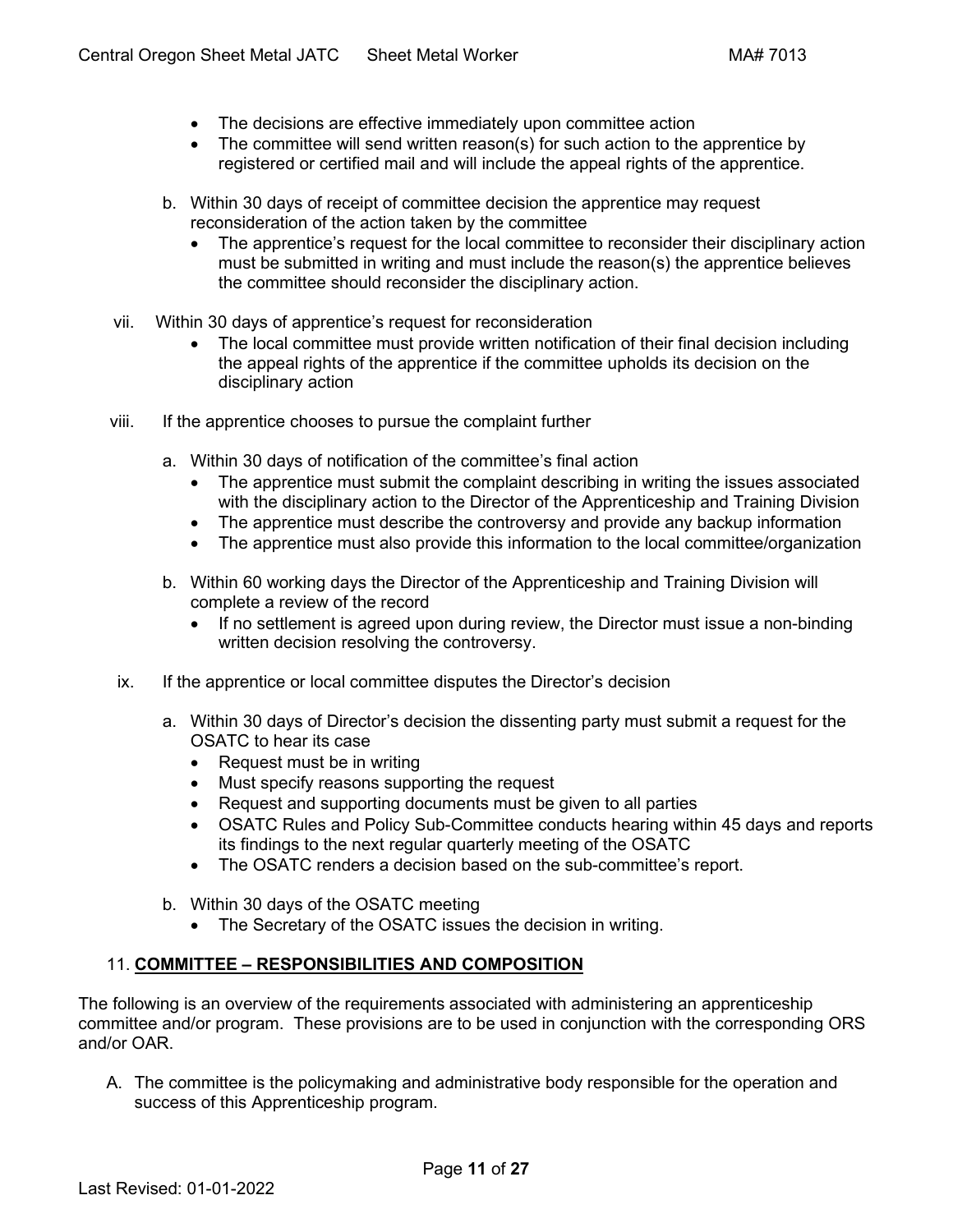- B. The committee is responsible for the day-to-day operation of the apprenticeship program and must be knowledgeable in the application of Chapter 660 ORS, OAR 839 division 011 and other law and rule as appropriate to the occupation(s).
- C. Sponsors must develop policies and procedures for committee operations and provide a copy to registered apprentices (ORS 660.060 (8), ORS 660.135, ORS 660.137, OAR 839-011-0170, and OAR 839-011-0310 (1b)). The committee's specific policies pertaining to the operation of the program are included in this standard. The procedures for the implementation of the approved policies are maintained by the committee. After approval by the division the approved procedures shall be distributed to all apprentices and training agents.
- D. Committees shall meet as often as is necessary to transact business and at least semi-annually with a quorum in order to review and evaluate the progress of each apprentice. (ORS 660.137 (4) and ORS 660.145)
	- i. A quorum shall consist of at least two (2) members representing the employers and two (2) members representing the employees. (ORS 660.135 (3), ORS 660.145)
	- ii. Sponsors must hold a physical meeting for all disciplinary actions. Electronic polling is prohibited for issues requiring the personal appearance of applicants, apprentices, trainees, training agents or employers. (OAR 839-011-0170)
	- iii. Minutes of all meetings must be submitted to the Apprenticeship and Training Division within 10 working days of the meeting. (OAR 839-011-0170)
- <span id="page-11-0"></span>E. Program Operations (ORS 660.135, ORS 660.137, OAR 839-011-0170, OAR 839-011-0200):
	- i. The Committee will record and maintain records pertaining to the local administration of its Apprenticeship Program and make them available to the OSATC or its representative on request.
		- a. These records include, but are not limited to:
			- Selection of applicants
			- Administration of the apprenticeship program
			- Affirmative action plans
			- Documentation necessary to establish a sponsor's good faith effort in implementing its affirmative action plan
			- Qualification standards
	- ii. Records required by the Oregon Equal Employment Opportunity in Apprenticeship Plan (OAR 839-011-0200) will be maintained for five (5) years; all other records will be maintained for five (5) years after the final action taken by the committee on the apprenticeship agreement.

The following must be submitted by all programs through the Oregon Apprenticeship Tracking System (OATS) apprenticeship management portal:

a. Apprenticeship Registration Agreement – within the first 45 days of employment as an apprentice. (ORS 660.020, OAR 839-011-0088) (In licensed occupations registration must occur prior to employment in the trade)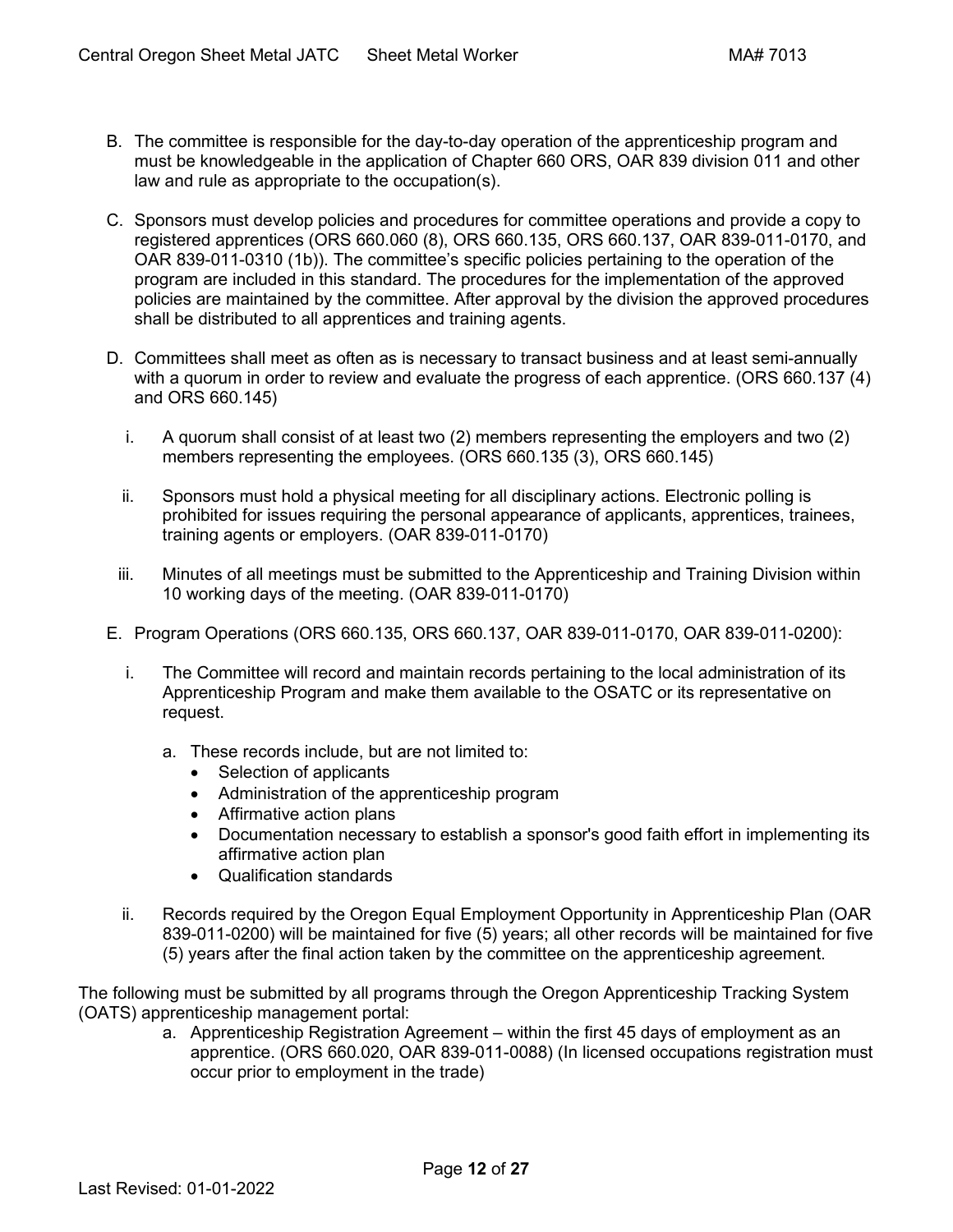- b. Committee Minutes within 10 working days of the meeting. (OAR 839-011-0170)
- c. Authorized Training Agent Agreements with the meeting minutes at which they are approved. (ORS 660. 020, OAR 839-011-0162))
	- Interim recognition may be authorized by committee policy but may not exceed 45 calendar days.
	- Any recognition of a training agent prior to formal action of the committee must be in conformance with the committee's OSATC approved policy.
- d. Revision of Occupation Standards as necessary, no later than 45 days prior to OSATC meeting. (OAR 839-011-0030) (Programs should review their Standards at least annually)
- e. Revision of Committee Member Composition as necessary (included in committee minutes). (OAR 839-011-0074)
- f. Average Journey Level Wage at least annually or whenever changed (included in committee meeting minutes with a summary of how the average wage was determined). (ORS 660.137 (6), ORS 660.142)
- g. Adopt, as necessary or as directed, local program policies and procedures for the administration of the apprenticeship program in compliance with this Standard. (ORS 660.060 (9), ORS 660.120 (4a), OAR 839-011-0073)
	- Policies must be submitted to the OSATC for review and approval.
	- Procedures must be submitted for Division (ATD) approval and inclusion by reference in this Standard prior to implementation.
- h. Authorization for issuance of initial license may be granted after the committee is found to be in compliance for operational purposes.
- i. Forms are available from the Apprenticeship and Training Division. If approved by the OSATC, such amendment(s) and such changes as adopted by the OSATC will be binding to all parties on the first day of the month following OSATC approval.
- <span id="page-12-0"></span>F. Apprentice Management:
	- i. Applicants accepted by the committee, who have documented legal experience creditable to the apprenticeship in the skilled occupation or in some other related capacity, may be granted advanced standing as apprentices. (OAR 839-011-0088 (3a)) Apprentices admitted to advanced standing will be paid the wage rate for the period to which such credit advances them. In licensed occupations previous credit must be documented legal experience. (OAR 839-011-0088 (3b))
	- ii. Each apprentice (and, if under 18 years of age, the parent or guardian) will sign an Apprenticeship Agreement with the Sponsor, who will then register the Agreement, with the Apprenticeship and Training Division of the Bureau of Labor and Industries within the first 45 days of employment as an apprentice. (ORS 660.020 (1), ORS 660.060, OAR 839-011-0088)
	- iii. The Sponsor shall provide a copy of the committee meeting minutes approving any change of disposition or modification of the Registration Agreement to the Apprenticeship and Training Division within 10 working days of the committee meeting. (OAR 839-011-0170)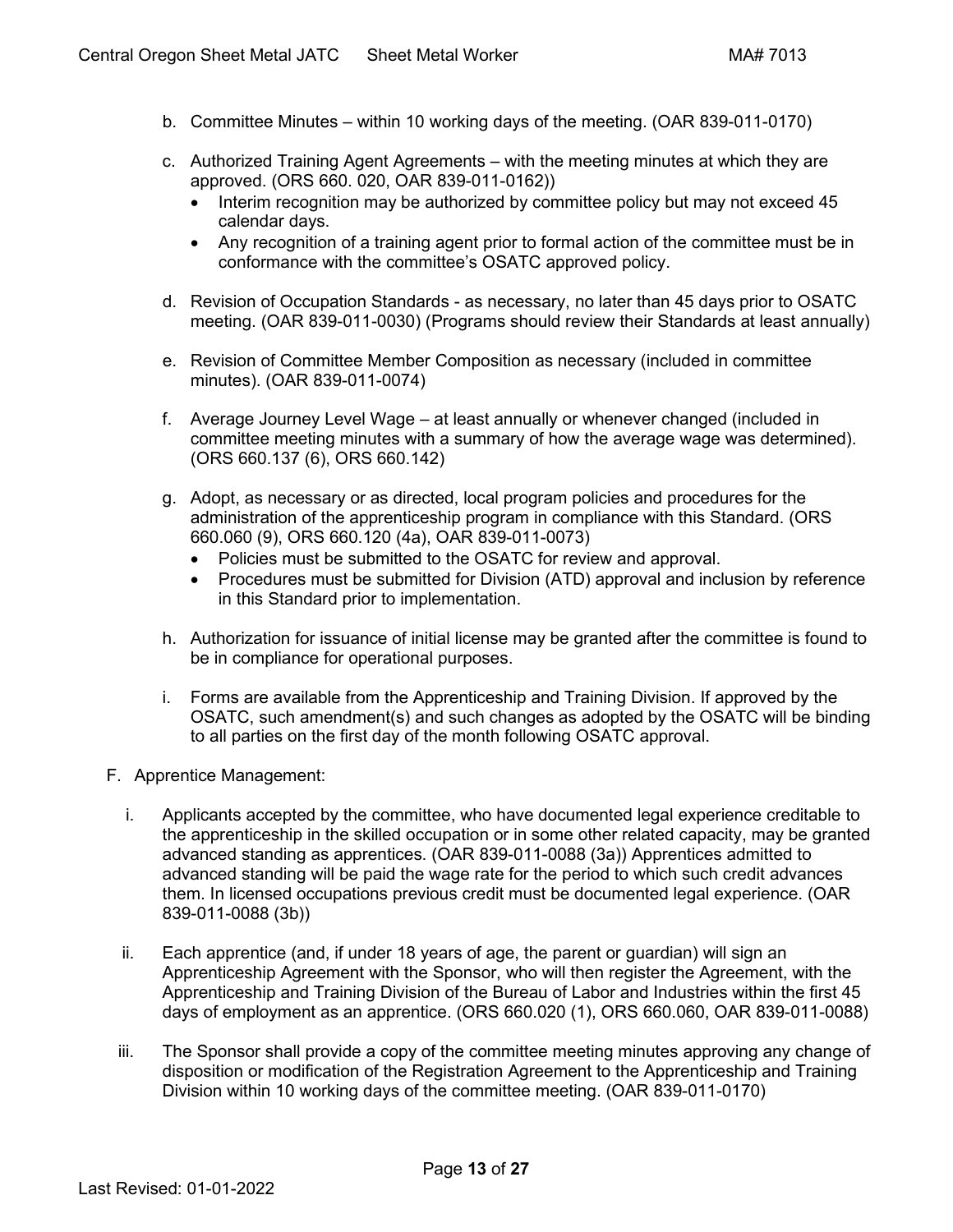- a. Requests for disposition or modification of Agreements include: (1) Certificate of completion, (2) Additional credit, (3) Suspension, military service, or other, (4) Reinstatement, (5) Cancellation, (6) Re-rates, (7) Holds, (8) Examination Referral, (9) Corrections, (10) Limited Supervision-electrical, (11) Phased Supervision-plumbing.
- iv. Rotate apprentices in the various processes of the skilled occupation to ensure the apprentice is trained to be a competent journey-level worker. (ORS 660.137 (2c), OAR 839-011-0265.
- v. At least once every six months the sponsor must review and evaluate each apprentice's progress and take action to advance based on the apprentice's progress or hold the apprentice at the same level for a reasonable period and opportunity for corrective action or terminate for continued inadequate progress. (ORS 660.137 (4))
- vi. The evidence of such action will be the record of the apprentice's progress on the job and during related/supplemental instruction.
	- a. If the apprentice's progress is not satisfactory, the committee has the obligation to withhold the apprentice's periodic wage advancements, suspend or cancel the Apprenticeship Agreement, or take other disciplinary action as established under the "Administrative/Disciplinary Procedures."
- vii. The Sponsor has the obligation and responsibility to provide, within the constraints of industry and market conditions, reasonably continuous employment for all apprentices in the program. (ORS 660.126, ORS 660.020, and OAR 839-011-0310 (2))
	- a. The committee may arrange to transfer an apprentice from one training agent to another or to another committee when the committee is unable to provide reasonably continuous employment, or they are unable to provide apprentices the diversity of experience necessary for training and experience in the various work processes as stated in this Standard.
	- b. If, for any reason, a layoff of an apprentice occurs, the Apprenticeship Agreement will remain in effect unless canceled by the committee.
- viii. An apprentice who is unable to perform the on-the-job portion of apprenticeship training may, if the apprentice so requests and the committee approves, participate in related/supplemental instruction classes, subject to the apprentice obtaining and providing written medical approval for such participation. However, time spent will not be applied toward the on-the-job portion of apprenticeship training. (ORS 660.126 (i))
- ix. The Sponsor shall hear and address all complaints of violations of apprenticeship agreements. (ORS 660.137)
- x. Upon successful completion of apprenticeship, as provided in these Standards, and passing any examination that the committee may require, the committee will recommend that the Oregon Commissioner of Labor award a Certificate of Completion of Apprenticeship. (ORS 660.137, ORS 660.205)
- <span id="page-13-0"></span>G. Training Agent Management: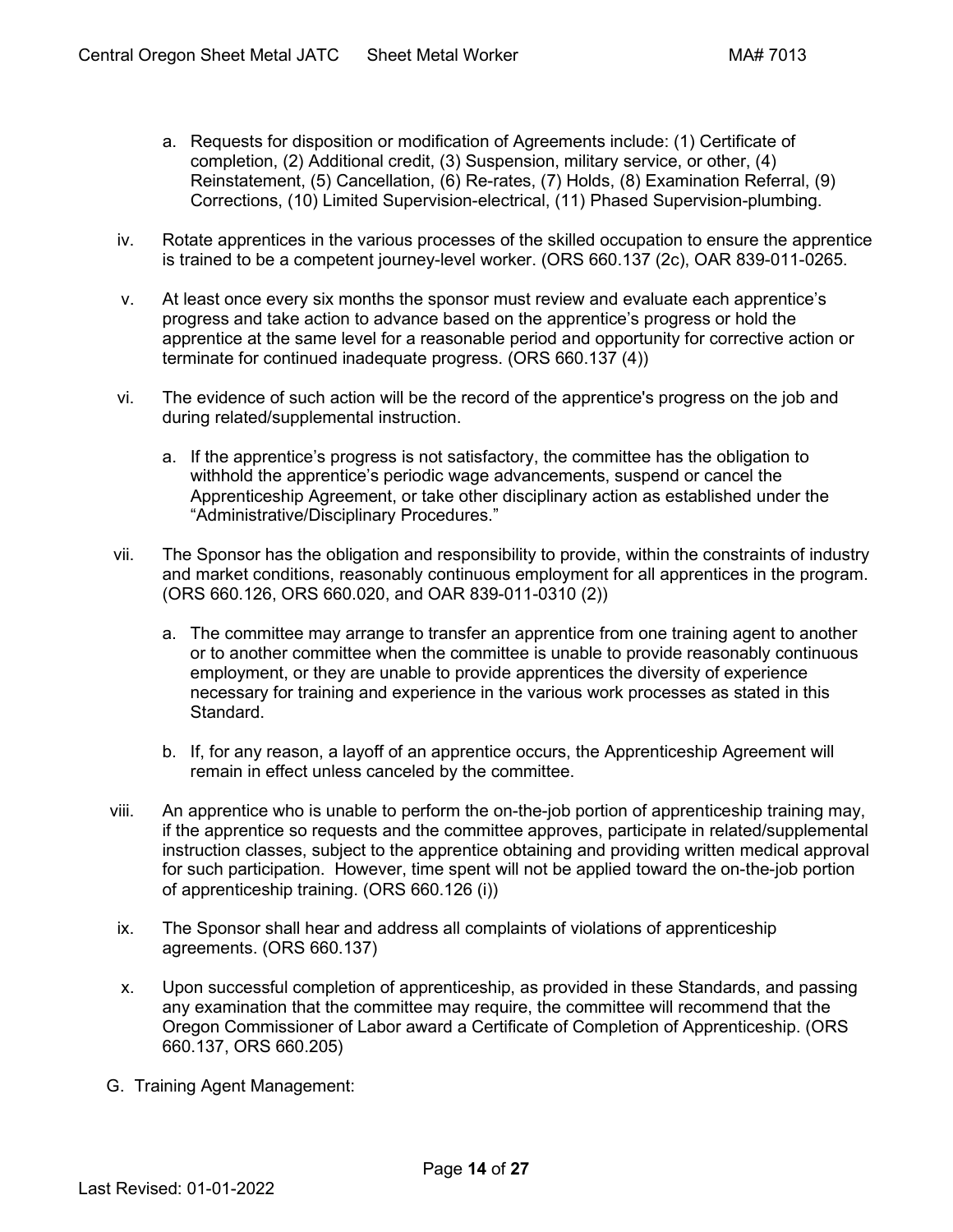- i. The Sponsor shall afford all employers and their qualified employees the opportunity to participate, on a non-discriminatory basis, in existing programs. (OAR 839-011-0084 (2))
- ii. The Sponsor shall provide equal treatment and opportunity for all apprentices through reasonable working and training conditions and apply those conditions to all apprentices uniformly. (OAR 839-011-0200)
- iii. The Sponsor shall provide training agents and prospective training agents with a written statement of costs for program participation. (OAR 839-011-0084(3c)
- iv. The Sponsor shall not require an employer to sign a collective bargaining agreement or join an association as a condition of participation. (OAR 839-011-0162 (3))
- v. The Sponsor shall determine the adequacy of an employer to furnish proper on-the-job training in accordance with the provisions of these Standards. (ORS 660.137(5))
- vi. The Sponsor shall require all employers requesting approved training agent status to complete a training agent application and comply with all Oregon State apprenticeship laws and the appropriate apprenticeship Standards. (ORS 660.137(5))
- vii. The Sponsor shall submit approved training agent agreements to the Apprenticeship and Training Division within ten (10) working days of committee approval with a copy of the agreement and/or the list of approved training agents and committee minutes where approval was granted. (OAR 839-011-0170)
- viii. The Sponsor shall make periodic checks of approved training agents and withdraw approval when approval qualifications are no longer met or when it appears to the committee that the employer is in violation of the terms of the apprenticeship agreement, standards, rules, regulations and policies of the committee or OSATC. (ORS 660.137(5))
- ix. If a committee acts to withdraw training agent status from an employer, the action must be recorded in the committee minutes and submitted to the Apprenticeship and Training Division within 10 working days of the committee action. (OAR 839-011-0170)
- <span id="page-14-0"></span>H. OSATC Required Policies: (ORS 660.120 - ORS 660.137/OAR 839-011-0073)
	- i. All local committees shall develop and administer operating policies and procedures to govern program operations as directed by the OSATC and administer such policies and procedures in a consistent manner. Policies and procedures will be approved by the committee and recorded in the meeting minutes.
	- ii. When adopted or revised, the Sponsor shall submit these policies and procedures to ATD staff who will advise the Sponsor regarding their conformity with apprenticeship laws, rules and OSATC guidelines.
	- iii. Committee policies and procedures must include the following written policies:
		- a. Credit for prior experience
		- b. OJT requirements (hours, work processes, rotation/partial rotation, monthly progress reports, timelines, applicable penalties)
		- c. Related training requirements (attendance, grades):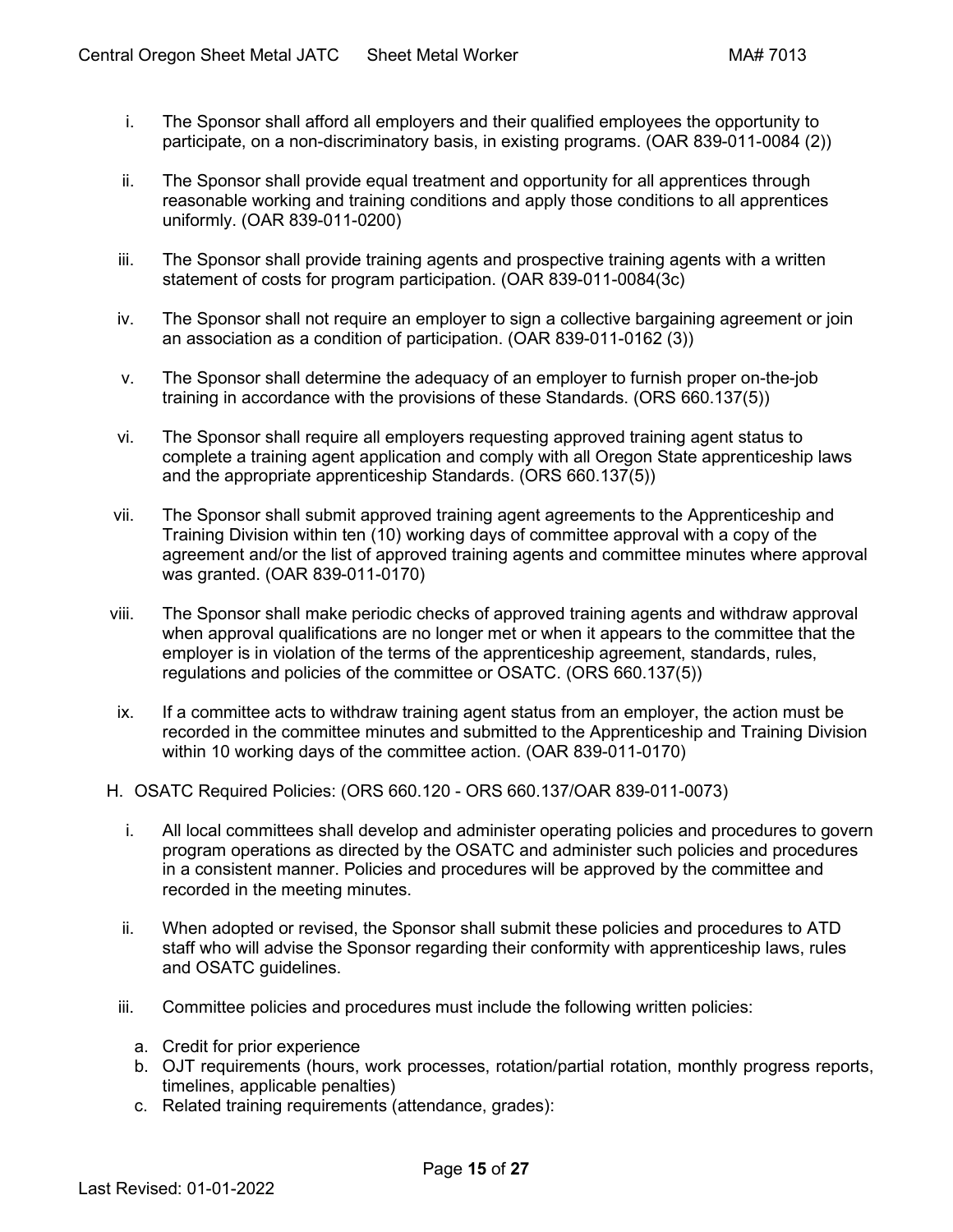- d. Complaint procedures:
- e. Process for the review and evaluation of apprentice progress:
- f. Advancement requirements (re-rates, completions):
- g. Disciplinary process (appearances, holds, cancellations):
- h. Training agent requirements (approval, discipline, removal):
- i. Traveling training agent policy:
- j. Initial employment policy:
- k. Placement procedures for out-of-work apprentices:
- l. License requirements, including exam referral and completion requirements (for licensed trades only).
- I. Composition of Committee:
	- i. Joint apprenticeship and training committees must be composed of an equal number of employee and employer representatives composed of at least four principal members but no more than eight principal members. An alternate member may be appointed for each principal member. A quorum shall consist of at least two employer members and two employee members. (ORS 660.135; OAR 839-011-0074)
	- ii. Trades apprenticeship and training committees must be composed of an equal number of employee and employer representatives composed of one principal employee and one principal employer member for each occupation covered by the trades committee. An alternate member may be appointed for each principal member. A quorum shall consist of at least two employer members and two employee members. (ORS 660.145; OAR 839-011- 0074)
	- iii. Employee representatives shall
		- a. be skilled practitioners of the trade or occupation and be a member of the collective bargaining unit if a collective bargaining agreement exists for the trade or occupation that is the subject of the apprenticeship or training program administered by the committee (OAR 660.135); or
		- b. be a bargaining unit representative for the employees of a participating training agent (OAR 839-011-0074(1b); and
		- c. not serve in a supervisory capacity as defined in the National Labor Relations Act, as amended. (OAR 839-011-0074(1b))
	- iv. The committee shall elect a chairperson and a secretary from the committee members. One of the offices must be held by an employer member and one office must be held by an employee member. (OAR 839-011-0074(8))
	- v. The Council or the Sponsor may remove committee members or officers for failure to abide by ORS 660 or the rules and policies of the OSATC or committee. (OAR 839-011-0078)

The program administered by this committee is a: **JATC** (ORS 660.135) or (ORS660.145)

The employer representatives shall be: (See attached committee list)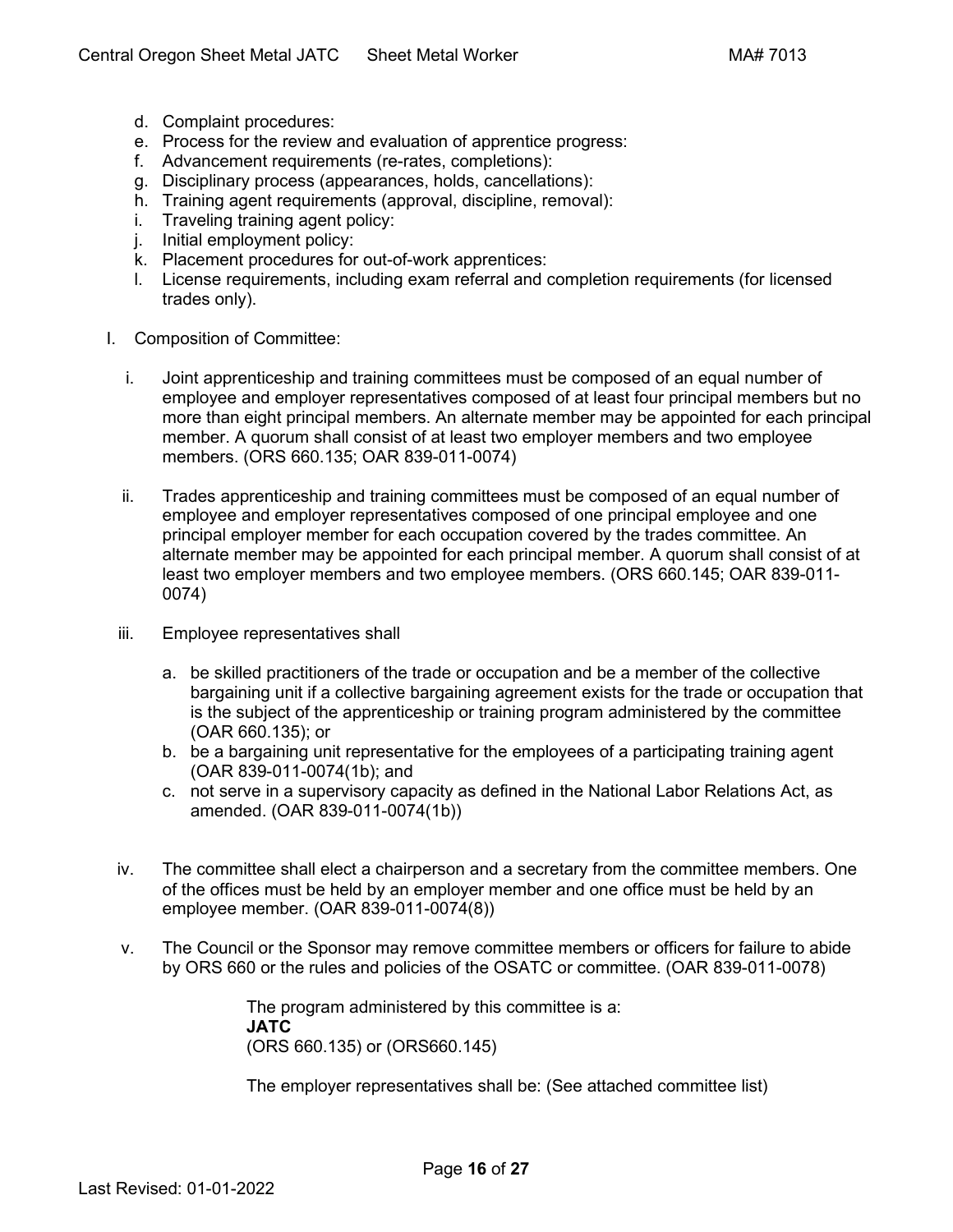The employee representatives shall be: (See attached committee list)

# <span id="page-16-0"></span>12. **[SUBCOMMITTEE](#page-1-0)**

Subcommittee(s) may be approved by the sponsor but may only recommend actions to the parent Committee.

## <span id="page-16-1"></span>13. **[PROGRAM CONTACT INFORMATION](#page-1-0)**

The Sponsor may employ a person(s) as a full or part-time Training Coordinator(s)/Training Director(s)/Administrator(s). This person(s) will assume responsibilities and authority for the operation of the program as are specifically delegated by the Sponsor. (ORS 660.135(5)) See Appendix H for this [program's contact information.](#page-26-0)

**[Program contact information is located in Appendix H: Program Contact.](#page-26-0)** (Ctrl + Click to [follow link\)](#page-26-0)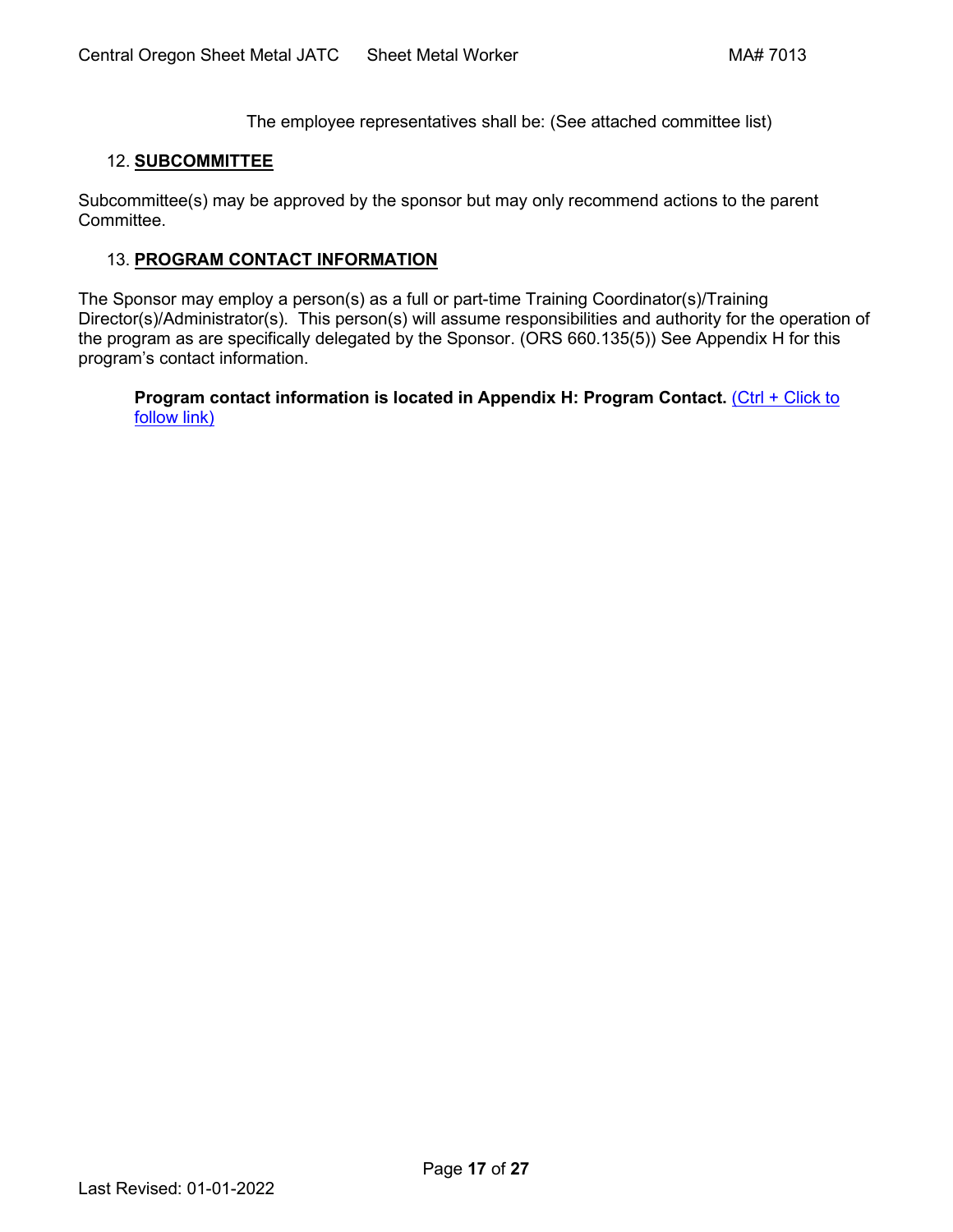# **APPENDIX A: [GEOGRAPHICAL AREA](#page-0-0)**

<span id="page-17-0"></span>The geographic area covered by these standards are

**CROOK COUNTY DESCHUTES COUNTY JEFFERSON COUNTY WHEELER COUNTY**

in the State of Oregon.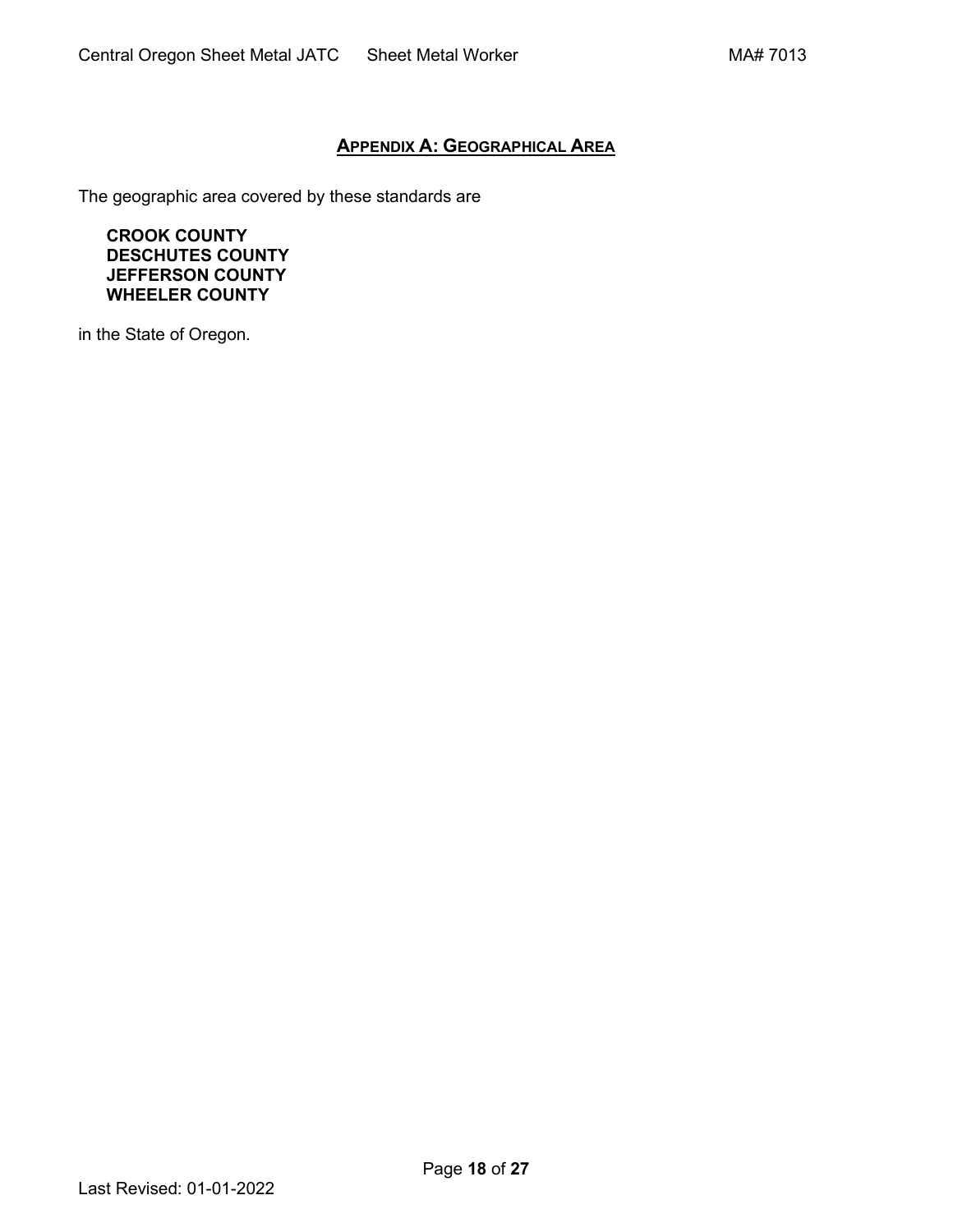# **APPENDIX B: [MINIMUM QUALIFICATIONS](#page-1-0)**

<span id="page-18-0"></span>Minimum Qualifications for this standard are:

| Age:              | Applicant must be at least 18 years of age.                                                                                                                                                                                                                                                                                                                                                          |
|-------------------|------------------------------------------------------------------------------------------------------------------------------------------------------------------------------------------------------------------------------------------------------------------------------------------------------------------------------------------------------------------------------------------------------|
| <b>Education:</b> | High school diploma or GED equivalency.<br>а.<br>Applicant must have completed one year of high school algebra or<br>b.<br>equivalent post high school algebra course(s) with a grade of 'C' or<br>better or have community college placement test results showing<br>equivalent, GED math score, during or after 2014, of 150 or higher that<br>will place into Algebra 2 or ABSE Math D placement. |
| <b>Physical:</b>  | N/A                                                                                                                                                                                                                                                                                                                                                                                                  |
| Testing:          | <b>None</b>                                                                                                                                                                                                                                                                                                                                                                                          |
| Other:            | <b>None</b>                                                                                                                                                                                                                                                                                                                                                                                          |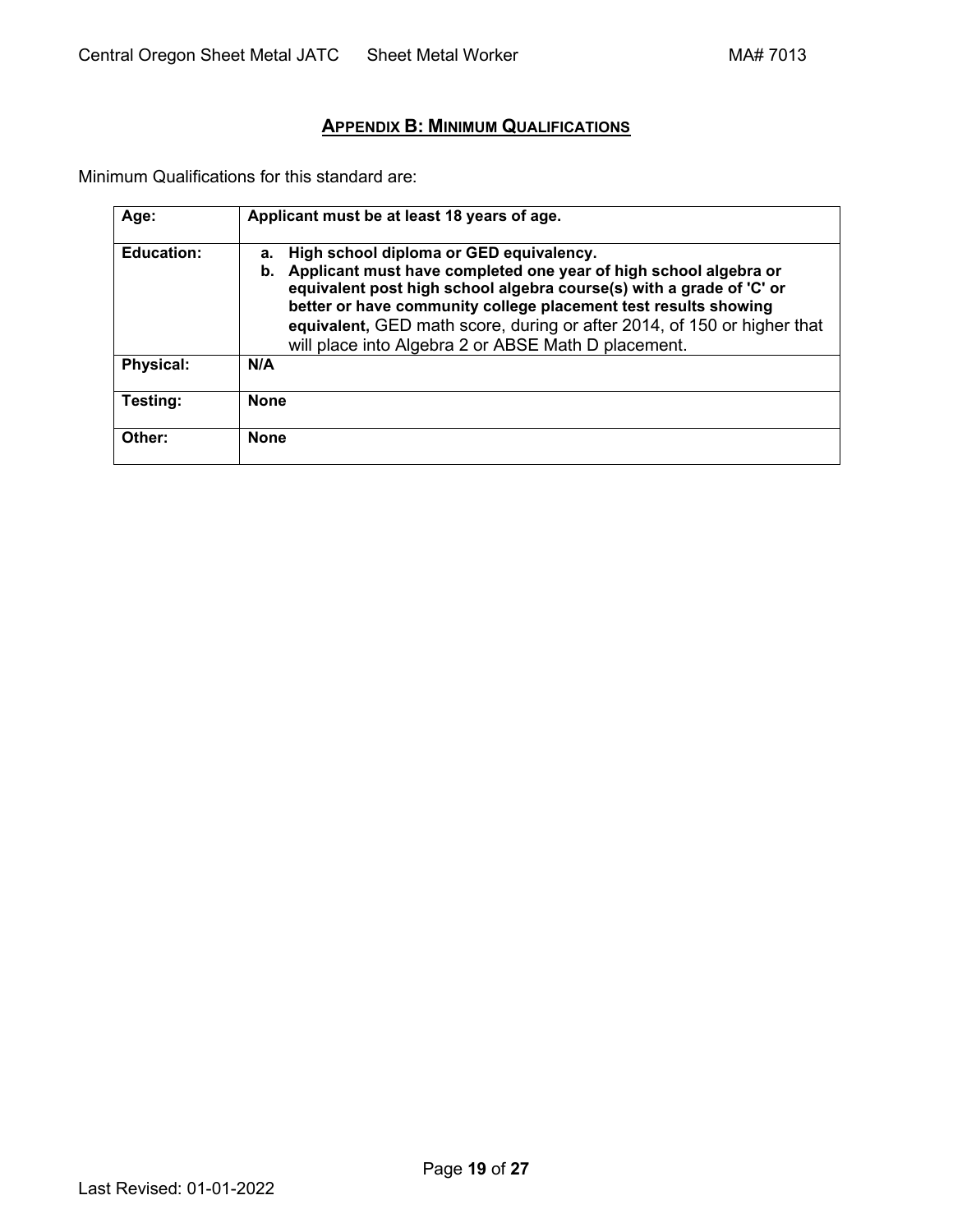# **APPENDIX C: [SELECTION PROCEDURES](#page-1-0)**

#### <span id="page-19-0"></span>**Selection Procedure:**

All out of work apprentices in good standing will be offered the opportunity for re-employment prior to new applicants being registered in conformance with the committee's approved initial employment policy.

The committee shall select apprentices from a pool of eligible applicants according to the following procedure:

## **Committee's Selection Procedures**

1. The program shall open for applications when its current pool of eligible applicants, including out-ofwork apprentices, falls below a number determined by the committee to reasonably approximate its apprentice needs. At least semi-annually, the committee will meet to determine whether it will solicit applications and the process for acceptance of them.

Application notice and schedule: The committee will accept and process applications, on dates it specifies, in accordance with applicable statutes and regulations, these Standards, its Affirmative Action Work Plan, and its policies and procedures.

- 2. Establishment of the Pool of Eligibles:
	- a. Applicants meeting minimum qualifications will be placed on a list of applicants accepted for apprenticeship.
	- b. The Committee will create, or add to, a Ranked Pool of Eligibles from the list of applicants accepted for apprenticeship.
	- c. The ranking shall be accomplished by random drawing.
	- d. The Committee will establish the time and place for selection, the number of persons to be added to the Ranked Pool and name an impartial person to conduct the selection process. That impartial person shall have no association with the administration of the program.
	- e. The selection shall be by random drawing. The random drawing will be open to all applicants and the public. The individuals selected by this method will be notified by mail of their status and rank within 14 days of selection.
	- f. Individuals who are selected for apprenticeship will be referred to employers requesting apprentices. These individuals will be dispatched from the pool of eligibles in descending order.
	- g. If, or when, additional applicants are accepted into this Ranked Pool of Eligibles, those added to the Pool will be ranked below the existing Pool members.
- 3. Applicant Responsibilities:
	- a. It is the responsibility of all applicants, and Ranked Pool members, to keep the committee informed of any address or phone number changes as outlined in the committee's Initial Employment Policy.
	- b. Applicants, and Ranked Pool members, will be removed under the following circumstances:
		- i. The applicant has been in the Ranked Pool of Eligibles for two years without being registered to these Standards.
		- ii. The applicant has requested removal from either the Applicant List or Ranked Pool.
		- iii. The applicant has failed to respond to a written communication from the Committee and/or improperly refused employment under the committee's Initial Employment Policy.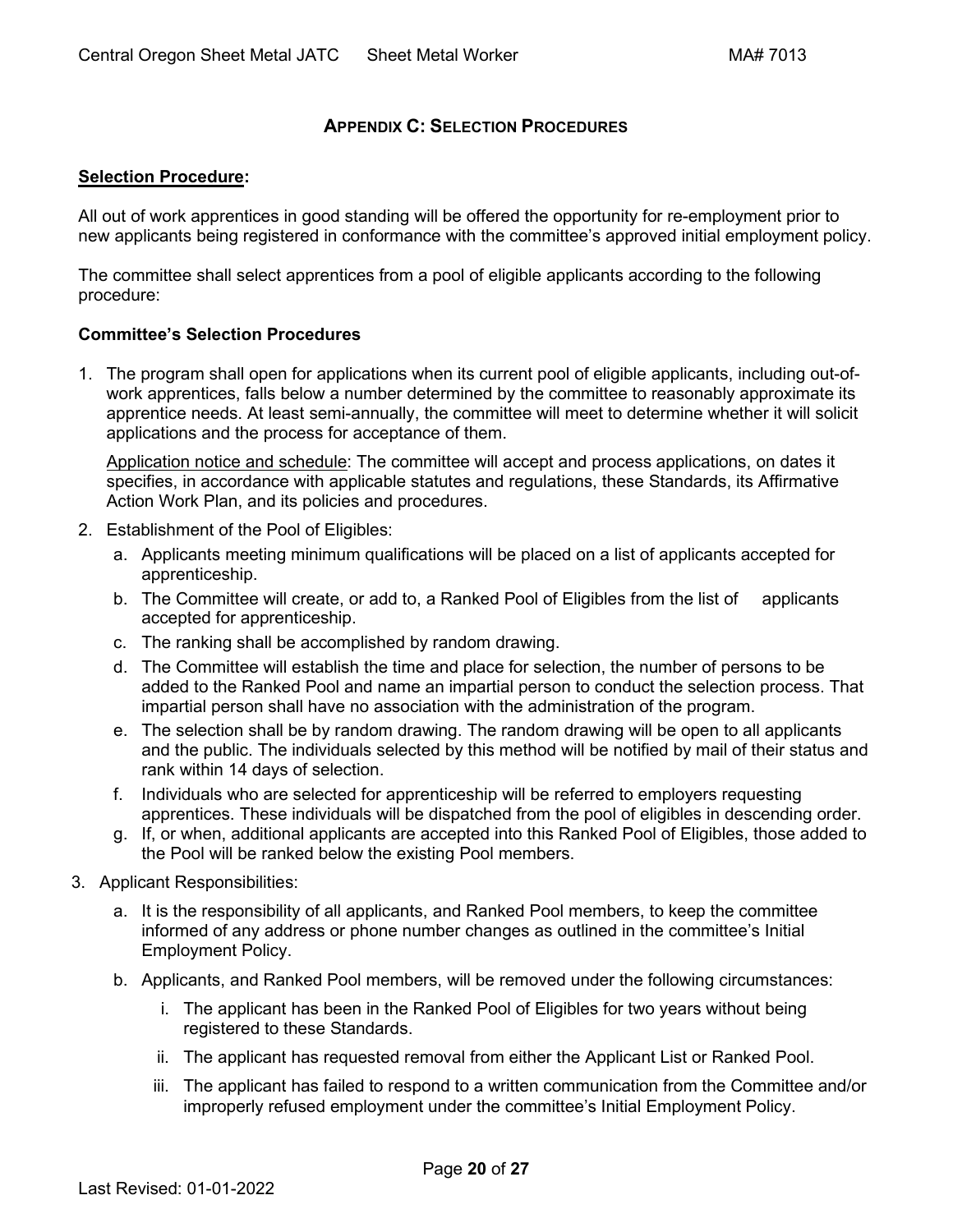c. Applicants removed from any list will be notified, in writing, of the reason(s) for removal and of their appeal rights.

# **Exceptions:**

2. EXPERIENCED APPRENTICE

Experienced apprentices who gained their experience in a registered Sheet Metal program and had not less than 1,000 hours on-the-job and 144 hours of related classroom instruction during the preceding 4 years, shall be permitted to enter this program, as far as practical, and pick up their training where they left off instead of entering as beginning apprentices. They must provide documentation meeting the current minimum qualifications. The applicant must not have been terminated for cause prior to application or currently under disciplinary action by their respective committee. Applicants applying under this exception will be registered and placed at the bottom of the sponsor's out of work list unless the aggregate total of registrations by the sponsor under exceptions exceeds 35% year-to-date as recorded below under "Notes:".

#### 3. NEW TRAINING AGENT

If an employer has not participated in the training of an apprentice under ORS Chapter 660 for at least two years prior to seeking entry or re-entry into the apprenticeship program, the employer may select as his/her initial apprentices, without going to the pool, those bona fide employees who have been on his/her payroll for at least three months and 1,000 paid work hours prior to the employer's application for an apprentice and who meet the minimum qualifications for entry into the trade or craft. An applicant may not have been terminated from any registered apprentice program within the 6-months prior to date of application. Once the initial selection of apprentices has been made, the employer is thereafter restricted to a selection from applicants in the pool of eligibles established by the sponsor which has jurisdiction in this area.

#### 11. NATIVE AMERICAN PREFERENCE

Qualified Native American applicants referred and ranked by a Tribal Employment Rights or Human Services Office (TERO), and who otherwise meet the minimum qualifications of these Standards, may be selected for dispatch without regard to existing selection procedures if the work to be performed is in a geographic area on or near an existing Indian Reservation, Lands or Nation or has been funded by, or at the direction of, an Indian Tribe or Nation.

#### 12. VETERAN'S ENTRY

Veterans may apply to the program at any time if they meet the minimum qualifications of the program and if they are:

- a. Members of the Regular services who have been discharged from active duty service with a DD214 issued with the past 24 months indicating an Honorable Discharge;
- b. Members of the Selected Reserve or Individual Ready Reserve with a DD214 issued within the past 24 months; or

c. Members of the Oregon National Guard with a DD214 issued within the past 24 months.

Individuals qualifying under this exception will be scored and placed at the top of the Ranked Pool of Eligibles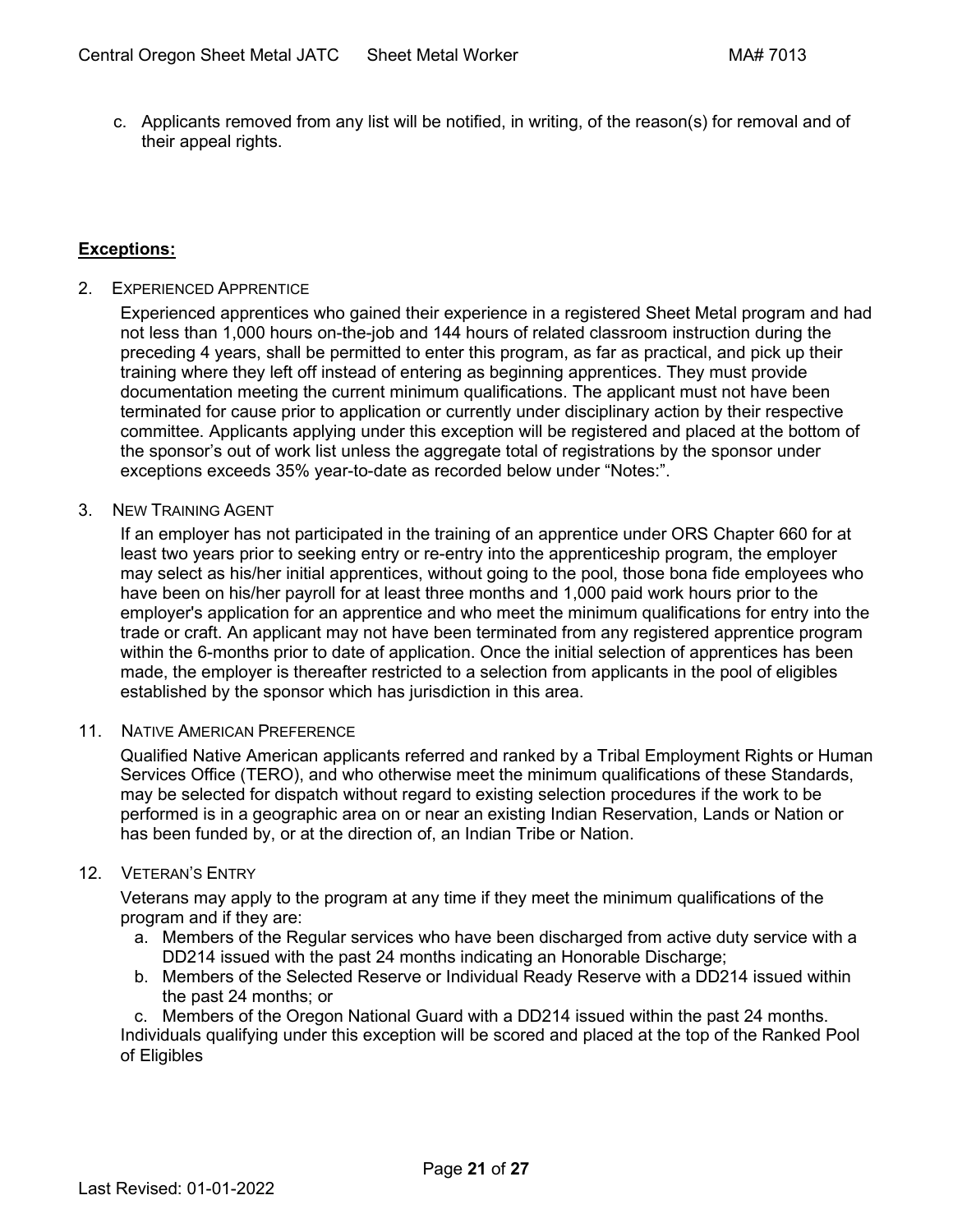Notes:

Once each quarter (April, July, October and January) on the 1st business day (excluding recognized holidays) the sponsor will review the use of exceptions versus the registrations from the pool of eligibles. If registration by exceptions during the year to date exceeds 35% of the total registrations, the sponsor will not utilize exceptions until the next quarterly review, at which time the sponsor will again be eligible to utilize exceptions providing the use of exceptions for the year to date is below 35% for total registrations.

Exception #2 will be included in computations but will not be restricted during periods wherein the sponsor is not eligible to utilize exceptions.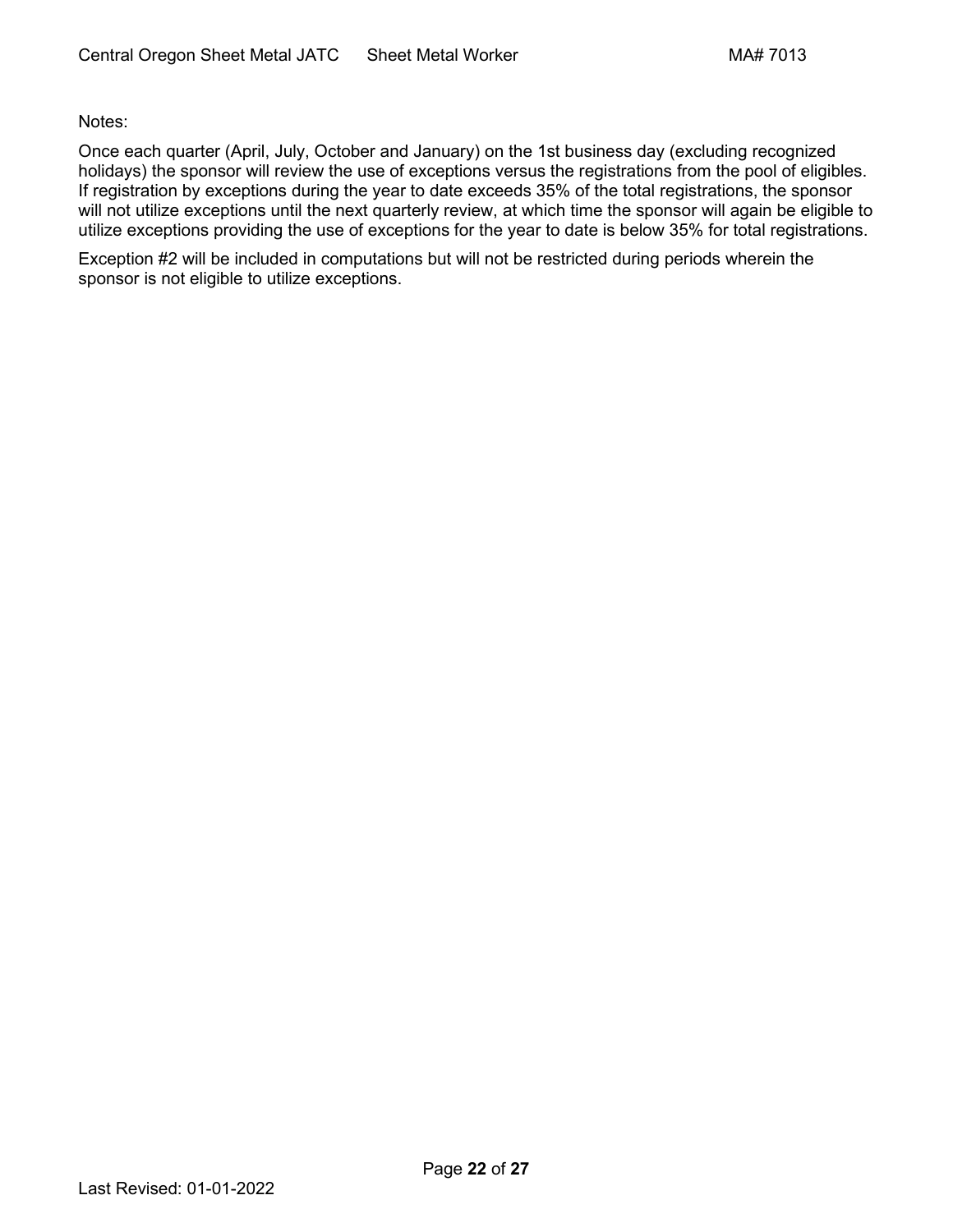# **APPENDIX D: TERM, [PROBATIONARY PERIOD,](#page-1-0) RATIO**

#### <span id="page-22-0"></span>**Term of Apprenticeship:**

This is a time-based apprenticeship standard. The term of this standard of apprenticeship shall be **7,200** hours of employment.

#### **Probationary Period:**

The probationary period shall be the first **1,440** OJT hours of employment, or one year after the current registration to this standard, whichever is shorter. (ORS 660.126 (g))

#### **Ratio:**

The ratio of apprentices to journey-level worker shall not be more than:

**One (1)** apprentice to the first **one (1)** journey-level worker

## **up through the first two (2) apprentices in the shop and on the jobsite.**

Additional apprentices are authorized at a ratio of **one (1)** apprentice for each additional **three (3)** journey-level worker(s). (ORS 660.126 (f))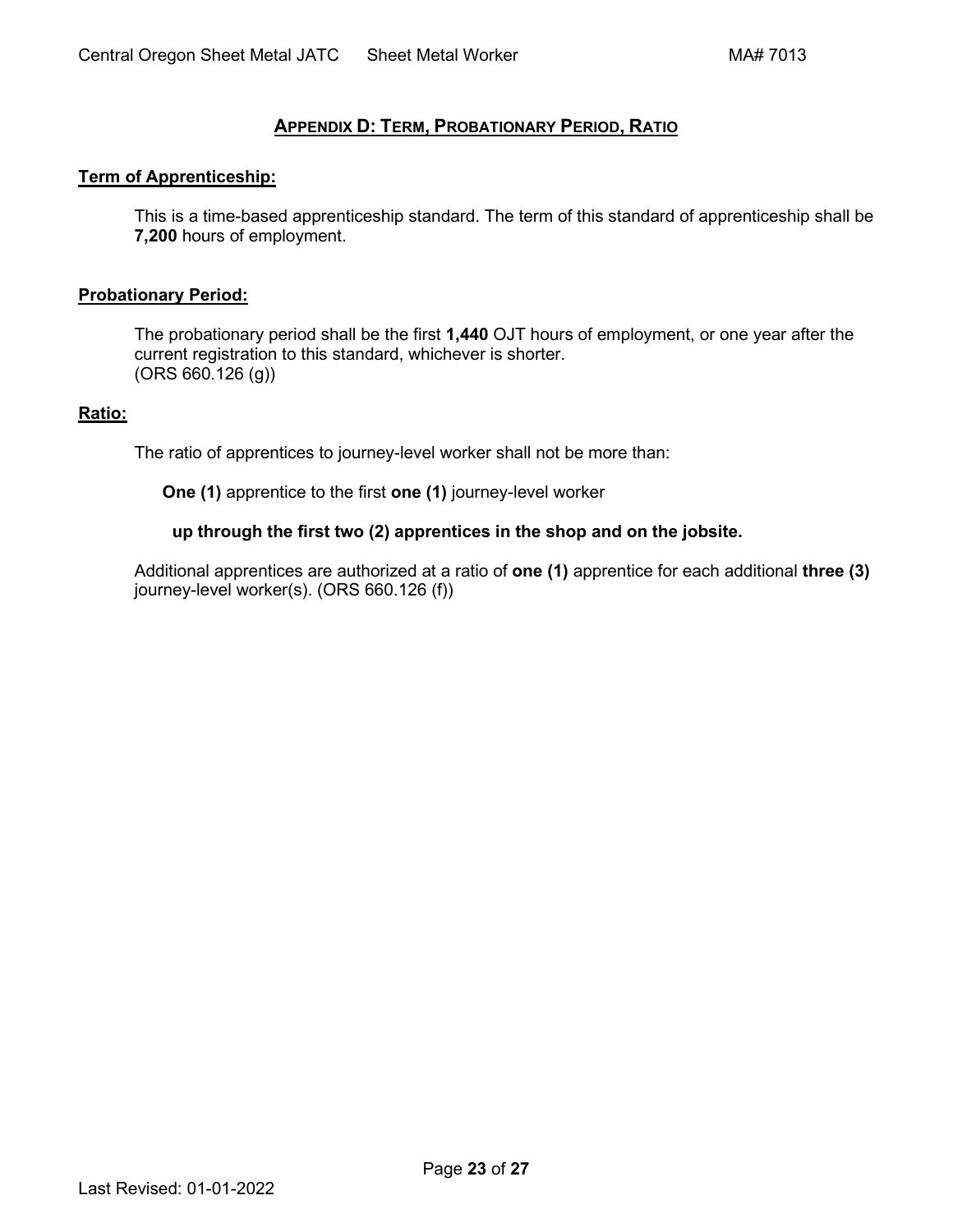# **APPENDIX E: [WAGE AND WAGE PROGRESSION](#page-1-0)**

<span id="page-23-0"></span>The average wage for those journey-level workers employed by the participating employers in this occupation on **JANUARY 1, 2022** is **\$31.51** per hour.

| <b>Period</b> | <b>Number of required hours</b> | % of the journey level rate |
|---------------|---------------------------------|-----------------------------|
| 1st           | 900                             | 60                          |
| 2nd           | 900                             | 63                          |
| 3rd           | 900                             | 66                          |
| 4th           | 900                             | 72                          |
| 5th           | 900                             | 75                          |
| 6th           | 900                             | 80                          |
| 7th           | 900                             | 85                          |
| 8th           | 900                             | 90                          |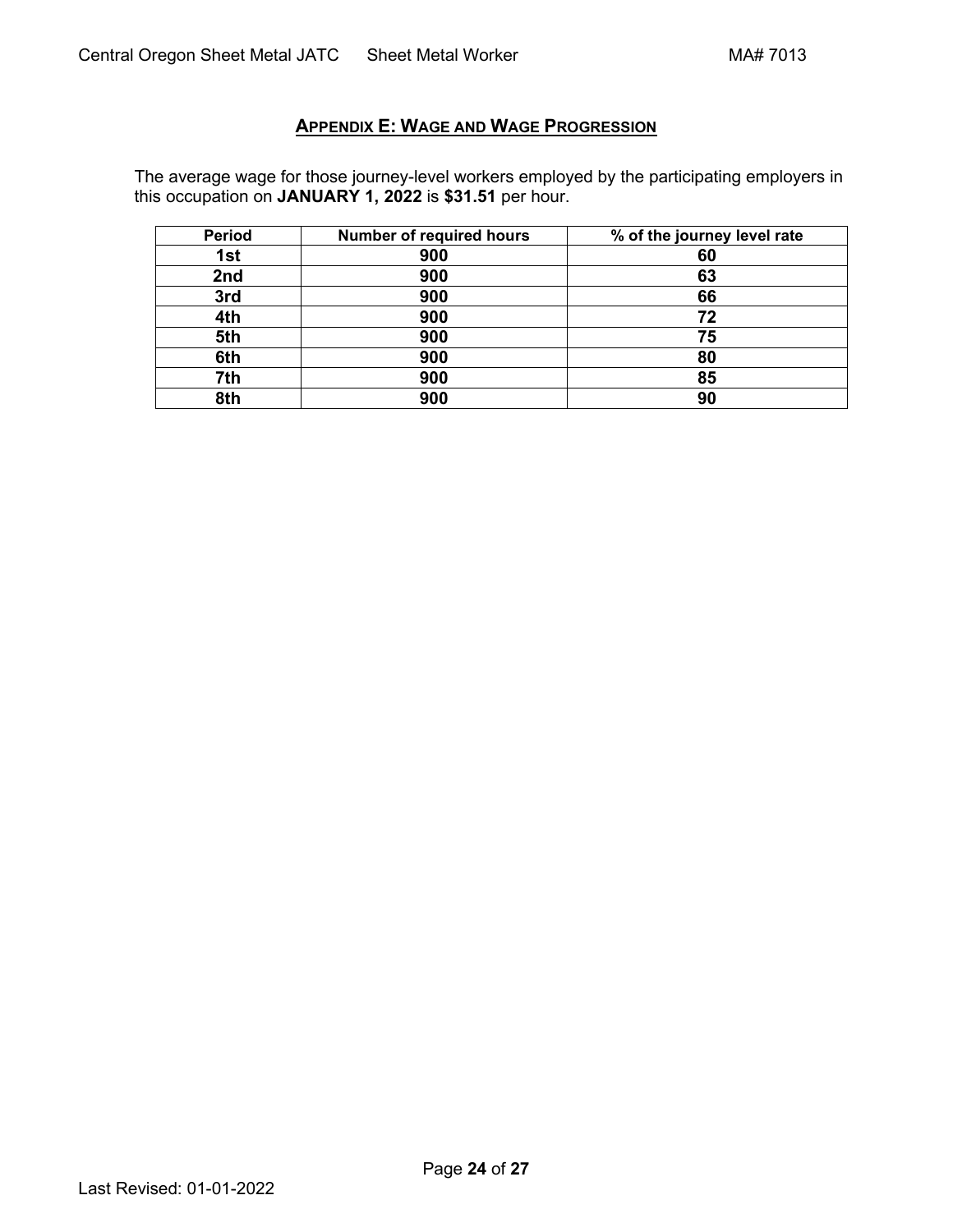# **APPENDIX F: [WORK PROCESSES](#page-1-0)**

<span id="page-24-0"></span>The work processes and approximate training hours in each area are:

|    | <b>Work processes</b>                  | <b>Approximate hours</b> |
|----|----------------------------------------|--------------------------|
|    | <b>a.</b> Fabrication and Assembly     | 150                      |
|    | <b>b.</b> Installation and/or Erection | 150                      |
| c. | Layout                                 | 900                      |
| d. | Miscellaneous                          | 1,000                    |
|    | ΤΩΤΔΙ                                  |                          |

In licensed occupations apprentices must complete the minimum required total hours prior to being referred to the license examination. (OAR 839-011-0265(2)) (For electrical licenses, ORS 479.630 & OAR 918-282-0270) (For plumbing licenses, ORS 693.060 & OAR 918-695-0140)

Apprentices must complete a total of **7,200** hours of on-the-job training. However, the committee recognizes that most apprentices will not be able to fulfill the total amount of hours specified in every work process as set forth in this standard. When an apprentice is unable to fulfill the total work hours in each work process the committee will evaluate the apprentice's knowledge, skills and abilities and provide appropriate additional related instruction to assure that competency is acquired in each work process. The evaluation and summary of the additional instruction will be noted in the apprentice's file. (OAR 839-011-0265(1))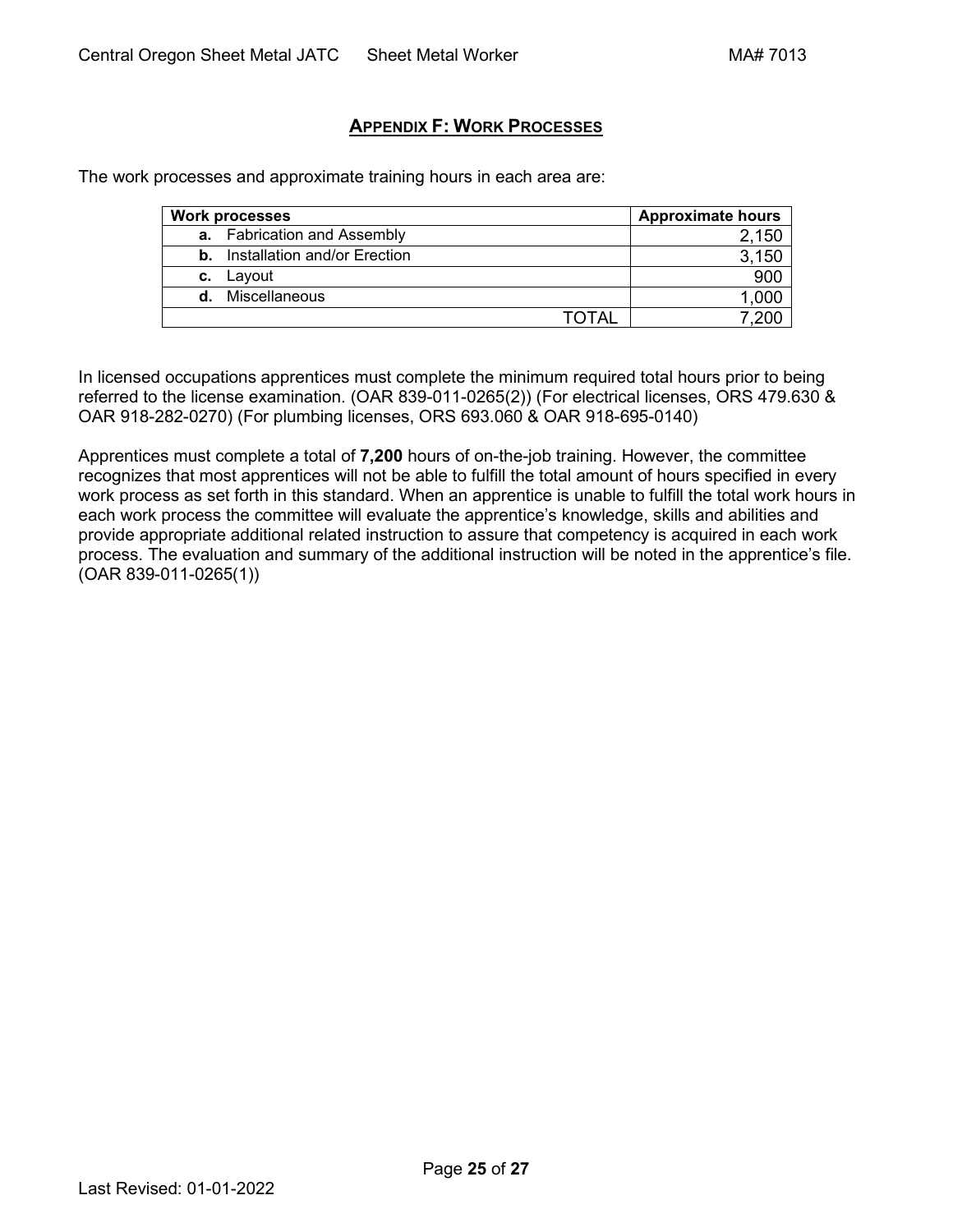# **APPENDIX G: [RELATED TRAINING](#page-1-0)**

<span id="page-25-0"></span>A minimum of **189** hours of related training shall be required during each year the apprentice is registered in the program. (ORS 660.126 (e) / ORS 660.175(2))

The following is a summary of related instruction including required class hours in each element of instruction. A committee may establish and submit clear objectives and outcomes in lieu of hours for each class subject. (ORS 660.157)

| <b>Course</b> |                                    | <b>Hours</b> |
|---------------|------------------------------------|--------------|
| a.            | Shop Math                          | 63           |
| b.            | <b>Basic Shop Practice</b>         | 45           |
| c.            | <b>Blueprint Reading/Sketching</b> | 40           |
| d.            | Drafting                           | 35           |
| e.            | <b>Fundamentals of Layout</b>      | 95           |
| f.            | Welding/Brazing/Burning/Soldering  | 63           |
| g.            | Safety/First Aid/CPR               | 30           |
| h.            | <b>Testing and Air Balancing</b>   | 20           |
| i.            | Architectural/General/Sign Work    | 60           |
| i.            | Duct Design                        | 40           |
| k.            | Blowpipe                           | 25           |
| ı.            | Plastic/Fiberglass Ductboard       | 15           |
| m.            | <b>Field Measurement</b>           | 45           |
| n.            | <b>Stainless Steel</b>             | 15           |
| 0.            | Heat/Ventilation/Air Conditioning  | 45           |
| p.            | Job Organization                   | 30           |
| q.            | Rigging                            | 20           |
| r.            | Calculator Layout                  | 20           |
| S.            | Human Relations/Sensitivity        | 30           |
| t.            | <b>Customer Relations</b>          | 20           |
|               | TOTAL                              | 756          |

Methods of related/supplemental training shall consist of the following:

☒Community college;